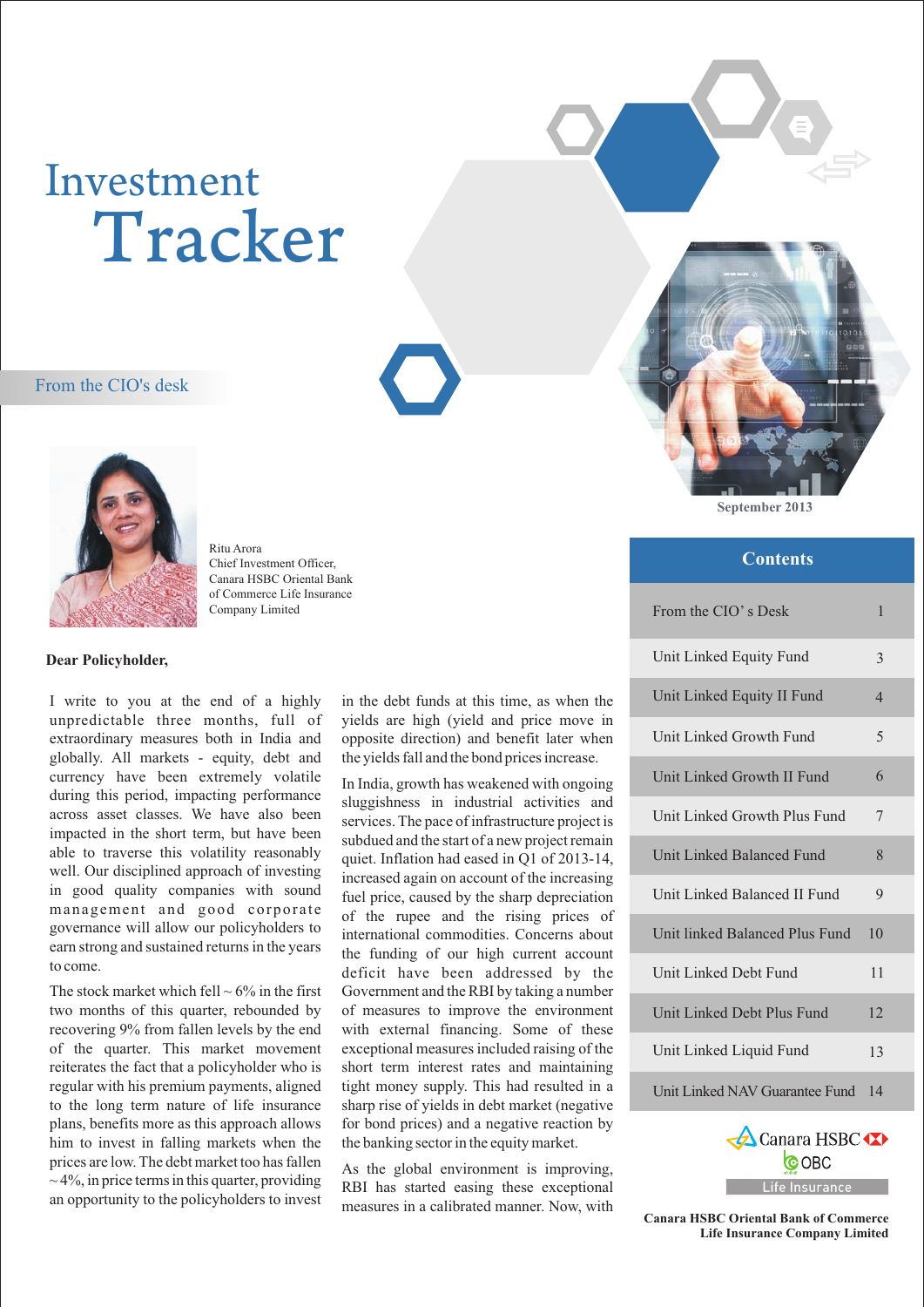some stability in the current foreign exchange market and better prospects of a robust kharif harvest, we expect inflation to moderate from the current levels. As the infrastructure investments are expedited, and as projects are cleared by the Cabinet Committee for investments to come on track, coupled with robust kharif harvest, we expect some pickup in growth as well, going forward.

Globally, a weak recovery has been taking hold in advanced economies. Growth is picking up in Japan and the UK and, while the Euro area is on the verge of exiting recession. However, activity has slowed down in several emerging economies, battered by prospects of tapering of quantitative easing (QE) in the US. Capital outflows had precipitated by anticipated tapering of QE by the US Federal Reserve damaging all - equity, debt and foreign exchange market. However, the recent decision by the US Federal Reserve to hold off tapering has helped equity market to bounce back and has provided some recovery to the depreciated rupee. The QE tapering, though inevitable, is now expected to be further delayed after the US shutdown, providing a temporary relief to the emerging economies.

#### **Equity market update**

Second quarter results for the year 2013-14 are around the corner and should continue to be challenging for profit growth of companies. Sales growth of the top 50 companies is expected to be around 5%, while there should be no profit growth for the quarter. Over the next few quarters also, profit growth of companies is expected to remain slow and tepid. Indicators continue pointing towards a slow, gradual and long drawn out recovery.

Without profit growth, stocks start looking expensive as they move up by 10% and become cheap if they fall by 10%. Thus, stock markets would remain in a narrow range till there are signs of a faster profit growth. Currently, with the sluggish growth in profits, the stock market looks expensive.

Equity markets move on profit growth and the expectations of the profit growth for companies. Due to a growth slowdown, companies with high growth command a premium and continue to do well. Our focus remains to invest in such high quality and high growth companies. We hold a well diversified portfolio, mainly of large cap, blue chip companies with select exposure in hand-picked, high quality high growth midcap companies. We like to pick companies with high growth visibility, like private sector banks, pharmaceuticals, automobiles and IT sectors.

|                   |         | 28-06-2013 30-09-2013 % Change |          |
|-------------------|---------|--------------------------------|----------|
| Nifty             | 5842.2  | 5735.3                         | $-1.83%$ |
| <b>Sensex</b>     | 19395.8 | 19379.8                        | $-0.08%$ |
| Dow Jones         | 14909.6 | 15129.7                        | 1.48%    |
| Nasdaq            | 3403.2  | 3771.5                         | 10.82%   |
| <b>Nikkei</b>     | 13677.3 | 14455.8                        | 5.69%    |
| <b>Hang Seng</b>  | 20803.3 | 22859.9                        | 9.89%    |
| Kospi             | 1863.3  | 1997.0                         | 7.17%    |
| Shanghai          | 1979.2  | 2174.7                         | 9.88%    |
| Source: Bloomberg |         |                                |          |

#### **Fixed income update**

Increase in yields was seen in bond market in this quarter where the ten-year benchmark yield rose from 7.5% to 8.8%. Increase in yield leads to fall in bond prices. As a result, debt benchmark returns were negative by 4.1% during this quarter. RBI and Government have announced measures in order to restore stability in foreign exchange market. These measures pushed up yields. Also, RBI in its policy review increased the repo rate by 0.25% to 7.5% adding to the increasing yields.

These current levels are attractive with medium term perspective. Though, maintaining a higher duration has impacted short term returns, we believe that slowing growth and reversal of measures should eventually push bond yields lower over the medium term to generate higher returns.

We strive to generate outperformance versus the benchmark in the long term. We continue to invest in good corporate governance, high quality credit, and large cap companies with long term focus. Short term volatility in the markets should not be the reason to make you anxious. It is important that you should be regular with premium payment, especially during such volatility, as this enables us to invest at lower prices. By following this regular approach of premium payment, you would generate good, consistent long term returns that would be in line with the objective of life insurance plan.

| ith high growth visibility, like                  |                                |                  |              | 28-06-2013 30-09-2013 % Change |        |       |
|---------------------------------------------------|--------------------------------|------------------|--------------|--------------------------------|--------|-------|
| tor banks, pharmaceuticals,<br>and IT sectors.    |                                | US\$ vs INR      | 59.4         | 62.6                           | 5.43%  |       |
|                                                   |                                | Gold             | 25186.0      | 30186.0                        | 19.85% |       |
|                                                   |                                | 10 Yr Gsec Yield | 7.5          | 8.8                            | 17.41% |       |
|                                                   | 28-06-2013 30-09-2013 % Change |                  | Oil (\$/bbl) | 102.2                          | 109.2  | 6.91% |
| Source: Bloomberg<br>5842.2<br>$-1.83%$<br>5735.3 |                                |                  |              |                                |        |       |



Source: Bloomberg



Source: Bloomberg

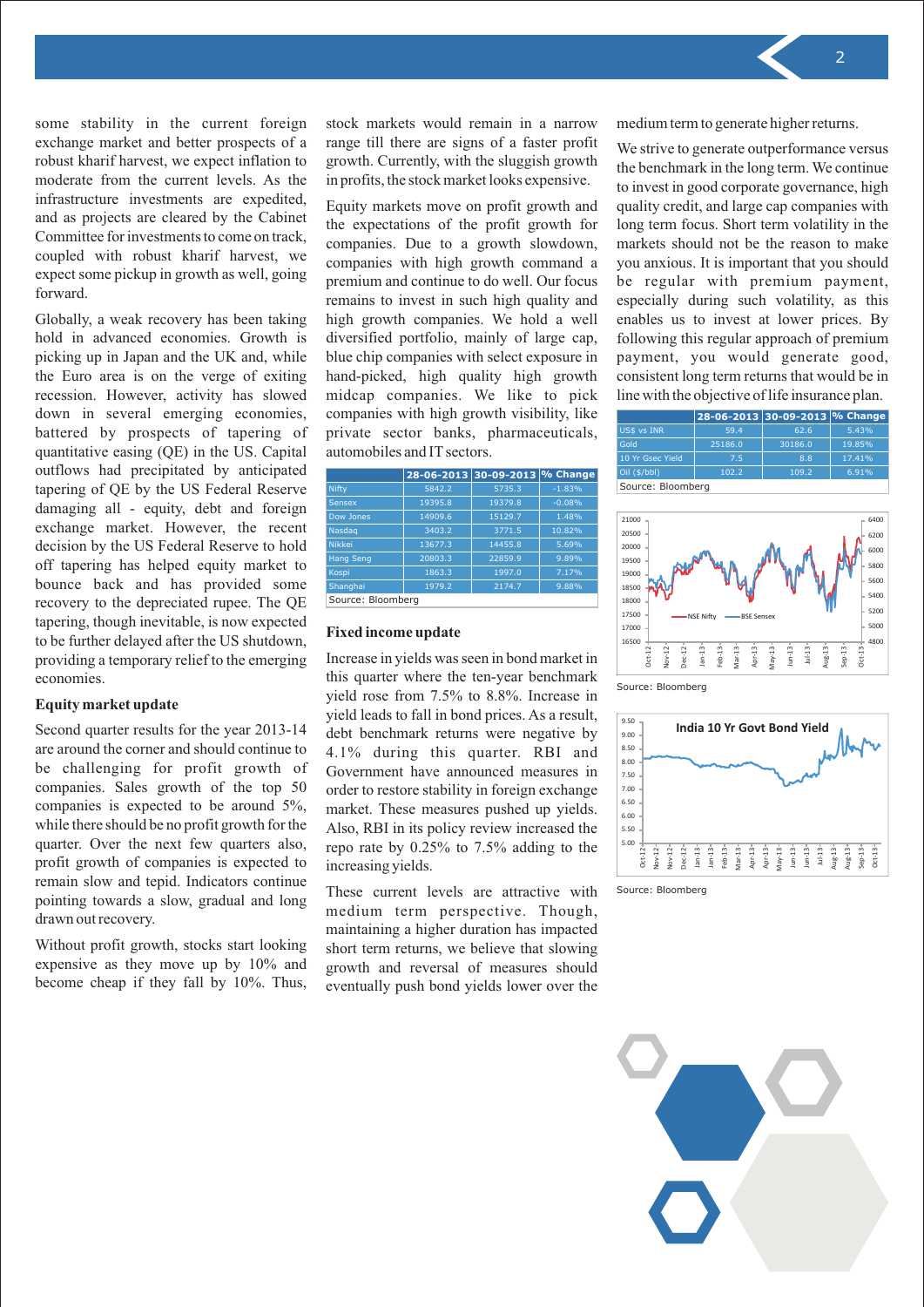The Fund's primary objective is to have high capital appreciation through investment in equities. To maintain liquidity, the Fund will invest in cash and money market instruments.

#### **Risk Profile – High**

| <b>Asset Allocation Pattern</b>       |                |  |  |
|---------------------------------------|----------------|--|--|
| Equity and Equity Related Instruments | $60\% - 100\%$ |  |  |
| <b>Money Market</b>                   | $0\% - 40\%$   |  |  |





| Fund Performance as on September 30, 2013 (%) |                               |                               |                  |                                  |                               |
|-----------------------------------------------|-------------------------------|-------------------------------|------------------|----------------------------------|-------------------------------|
|                                               | Last one year                 | <b>CAGR</b><br>(last 2 years) |                  |                                  | <b>CAGR</b><br>(last 3 years) |
| Fund                                          | <b>Benchmark</b>              | Fund                          | <b>Benchmark</b> | Fund                             | <b>Benchmark</b>              |
| $-0.9%$                                       | $-0.2%$                       | 5.5%                          | 7.5%             | $-4.3%$                          | $-1.9%$                       |
|                                               | <b>CAGR</b><br>(last 4 years) | <b>CAGR</b><br>(last 5 years) |                  | <b>CAGR</b><br>(Since inception) |                               |
| Fund                                          | <b>Benchmark</b>              | Fund                          | <b>Benchmark</b> | Fund                             | <b>Benchmark</b>              |
| 2.7%                                          | 3.2%                          | 18.6%                         | 17.5%            | 5.0%                             | 4.4%                          |

Equity Fund benchmark is S&P CNX Nifty Index. Past performance is not indicative of future performance. The SFIN for Equity Fund is ULIF00116/06/08EQUITYFUND136.

| PORTFOLIO AS ON SEPTEMBER 30, 2013             | %      |
|------------------------------------------------|--------|
| <b>EQUITY</b>                                  | 97.99  |
| I T C LTD                                      | 9.89   |
| RELIANCE INDUSTRIES LTD                        | 7.40   |
| <b>INFOSYS TECHNOLOGIES LTD</b>                | 6.63   |
| <b>HDFC BANK LTD</b>                           | 6.46   |
| <b>ICICI BANK LTD</b>                          | 5.37   |
| HOUSING DEVELOPMENT FINANCE CORPORATION LTD    | 5.09   |
| TATA CONSULTANCY SERVICES LTD                  | 4.20   |
| <b>LARSEN &amp; TOUBRO LTD</b>                 | 3.64   |
| SUN PHARMACEUTICAL INDS. LTD                   | 3.64   |
| TATA MOTORS LTD                                | 3.35   |
| OIL & NATURAL GAS CORPORATION LTD              | 3.31   |
| <b>HCL TECHNOLOGIES LTD</b>                    | 2.84   |
| <b>LUPIN LTD</b>                               | 2.62   |
| <b>BHARTI AIRTEL LIMITED</b>                   | 2.08   |
| TECH MAHINDRA LTD                              | 2.05   |
| <b>BHARAT PETROLEUM CORP LTD</b>               | 1.81   |
| <b>NTPC LIMITED</b>                            | 1.64   |
| <b>HERO MOTOCORP LTD</b>                       | 1.56   |
| DR. REDDYS LABORATORIES LTD                    | 1.53   |
| MAHINDRA AND MAHINDRA LTD                      | 1.53   |
| KOTAK MAHINDRA BANK LTD                        | 1.43   |
| YES BANK LTD                                   | 1.39   |
| MARUTI SUZUKI INDIA LTD                        | 1.35   |
| <b>INDUSIND BANK LIMITED</b>                   | 1.20   |
| <b>ASIAN PAINTS LTD</b>                        | 1.12   |
| <b>TATA STEEL LTD</b>                          | 1.07   |
| COAL INDIA LIMITED                             | 1.07   |
| ULTRATECH CEMENT LTD                           | 1.00   |
| RURAL ELECTRIFICATION CORP LTD                 | 0.91   |
| <b>AXIS BANK LTD</b>                           | 0.84   |
| <b>GLENMARK PHARMACEUTICALS LTD</b>            | 0.80   |
| POWER GRID CORPORATION OF INDIA LTD            | 0.76   |
| TATA POWER COMPANY LTD                         | 0.71   |
| <b>CMC LTD</b>                                 | 0.68   |
| CIPLA LIMITED                                  | 0.68   |
| <b>GRASIM INDUSTRIES LIMITED</b>               | 0.67   |
| NMDC LIMITED                                   | 0.55   |
| <b>HINDUSTAN ZINC LTD</b>                      | 0.53   |
| DABUR INDIA LTD                                | 0.52   |
| <b>JINDAL STEEL &amp; POWER LTD</b>            | 0.51   |
| DIVIS LABORATORIES LIMITED                     | 0.50   |
| EXIDE INDUSTRIES LTD                           | 0.49   |
| AMBUJA CEMENTS LTD                             | 0.46   |
| <b>BOSCH LIMITED</b>                           | 0.46   |
| <b>BAJAJ AUTO LTD</b>                          | 0.40   |
| APOLLO HOSPITALS ENTERPRISE LTD                | 0.37   |
| <b>SESA STERLITE LTD</b>                       | 0.37   |
| INFRASTRUCTURE DEVELOPMENT FINANCE COMPANY LTD | 0.29   |
| IL & F S TRANSPORTATION NETWORKS LIMITED       | 0.23   |
| OTHER NET CURRENT ASSETS                       | 2.01   |
| <b>TOTAL</b>                                   | 100.00 |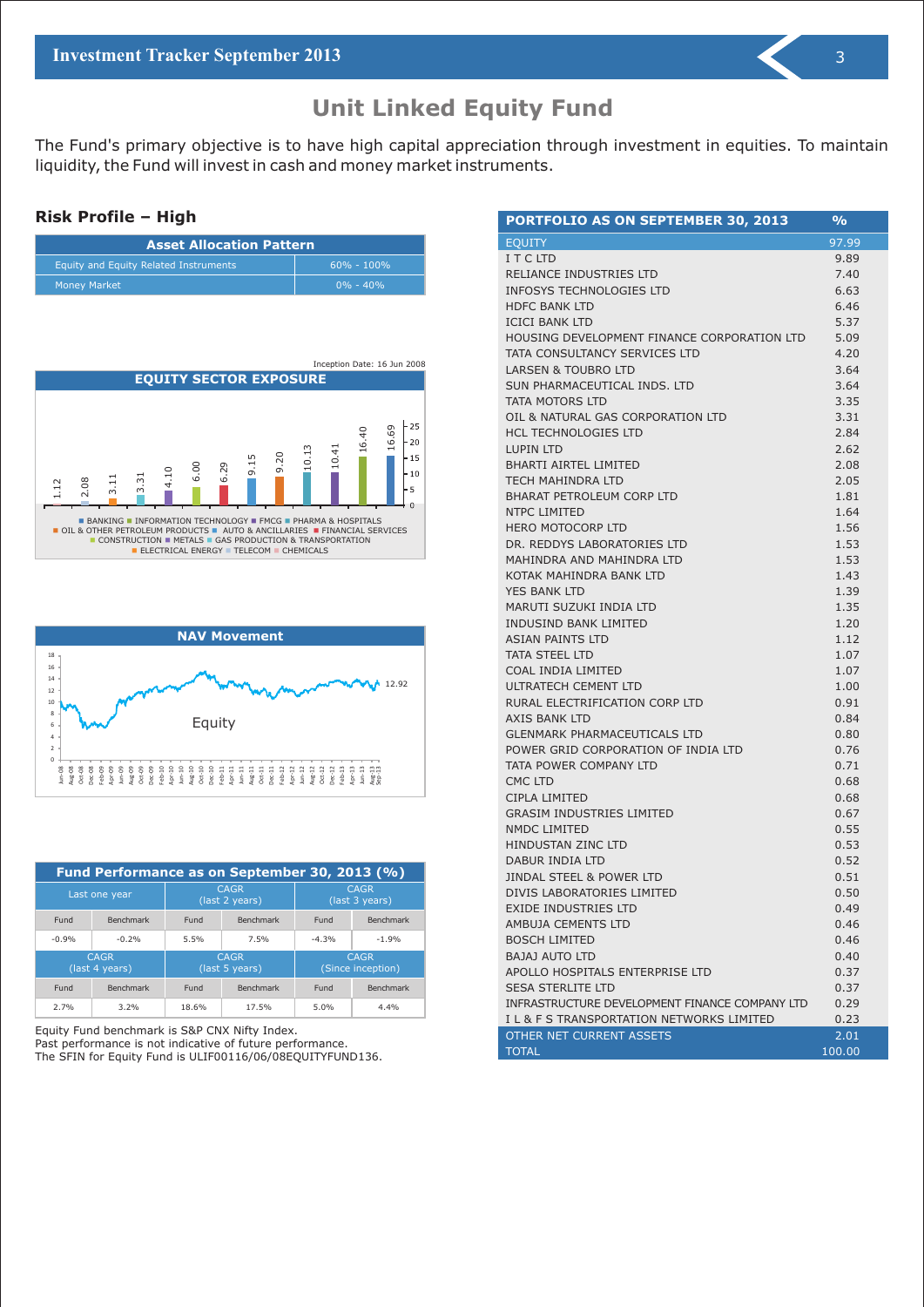The Fund's primary objective is to have high capital appreciation through investment in equities. To maintain liquidity, the Fund will invest in cash and money market instruments.

#### **Risk Profile – High**

| <b>Asset Allocation Pattern</b>       |                |  |  |
|---------------------------------------|----------------|--|--|
| Equity and Equity Related Instruments | $60\% - 100\%$ |  |  |
| <b>Money Market</b>                   | $0\% - 40\%$   |  |  |





| Fund Performance as on September 30, 2013 (%) |                  |      |                               |         |                               |      |                                  |
|-----------------------------------------------|------------------|------|-------------------------------|---------|-------------------------------|------|----------------------------------|
|                                               | Last one year    |      | <b>CAGR</b><br>(last 2 years) |         | <b>CAGR</b><br>(last 3 years) |      | <b>CAGR</b><br>(Since inception) |
| Fund                                          | <b>Benchmark</b> | Fund | Benchmark                     | Fund    | <b>Benchmark</b>              | Fund | Benchmark                        |
| $-0.6%$                                       | $-0.2%$          | 5.8% | 7.5%                          | $-4.0%$ | $-1.9%$                       | 1.2% | 2.3%                             |

Equity Fund benchmark is S&P CNX Nifty Index.

Past performance is not indicative of future performance.

The SFIN for Equity II Fund is ULIF00607/01/10EQUTYIIFND136.

| <b>PORTFOLIO AS ON SEPTEMBER 30, 2013</b>      | $\frac{6}{2}$ |
|------------------------------------------------|---------------|
| <b>EQUITY</b>                                  | 97.56         |
| I T C LTD                                      | 9.89          |
| RELIANCE INDUSTRIES LTD                        | 7.39          |
| INFOSYS TECHNOLOGIES LTD                       | 6.65          |
| <b>HDFC BANK LTD</b>                           | 6.42          |
| <b>ICICI BANK LTD</b>                          | 5.37          |
| HOUSING DEVELOPMENT FINANCE CORPORATION LTD    | 5.06          |
| TATA CONSULTANCY SERVICES LTD                  | 4.10          |
| SUN PHARMACEUTICAL INDS. LTD                   | 3.64          |
| <b>LARSEN &amp; TOUBRO LTD</b>                 | 3.62          |
| TATA MOTORS LTD                                | 3.35          |
| OIL & NATURAL GAS CORPORATION LTD              | 3.31          |
| <b>HCL TECHNOLOGIES LTD</b>                    | 2.77          |
| <b>LUPIN LTD</b>                               | 2.62          |
| <b>TECH MAHINDRA LTD</b>                       | 2.08          |
| <b>BHARTI AIRTEL LIMITED</b>                   | 2.08          |
| <b>BHARAT PETROLEUM CORP LTD</b>               | 1.81          |
| <b>NTPC LIMITED</b>                            | 1.64          |
| <b>HERO MOTOCORP LTD</b>                       | 1.54          |
| DR. REDDYS LABORATORIES LTD                    | 1.53          |
| MAHINDRA AND MAHINDRA LTD                      | 1.53          |
| KOTAK MAHINDRA BANK LTD                        | 1.43          |
| YES BANK LTD                                   | 1.39          |
| MARUTI SUZUKI INDIA LTD                        | 1.35          |
| INDUSIND BANK LIMITED                          | 1.20          |
| <b>ASIAN PAINTS LTD</b>                        | 1.12          |
| COAL INDIA LIMITED                             | 1.07          |
| <b>TATA STEEL LTD</b>                          | 1.07          |
| ULTRATECH CEMENT LTD                           | 1.00          |
| RURAL ELECTRIFICATION CORP LTD                 | 0.91          |
| <b>AXIS BANK LTD</b>                           | 0.84          |
| <b>GLENMARK PHARMACEUTICALS LTD</b>            | 0.80          |
| POWER GRID CORPORATION OF INDIA LTD            | 0.76          |
| TATA POWER COMPANY LTD                         | 0.71          |
| CIPLA LIMITED                                  | 0.68          |
| <b>GRASIM INDUSTRIES LIMITED</b>               | 0.67          |
| CMC LTD                                        | 0.66          |
| NMDC LIMITED                                   | 0.55          |
| <b>HINDUSTAN ZINC LTD</b>                      | 0.53          |
| DABUR INDIA LTD                                | 0.52          |
| <b>JINDAL STEEL &amp; POWER LTD</b>            | 0.51          |
| <b>EXIDE INDUSTRIES LTD</b>                    | 0.49          |
| DIVIS LABORATORIES LIMITED                     | 0.49          |
| <b>BOSCH LIMITED</b>                           | 0.46          |
| AMBUJA CEMENTS LTD                             | 0.46          |
| <b>BAJAJ AUTO LTD</b>                          | 0.40          |
| APOLLO HOSPITALS ENTERPRISE LTD                | 0.37          |
| <b>SESA STERLITE LTD</b>                       | 0.37          |
| INFRASTRUCTURE DEVELOPMENT FINANCE COMPANY LTD | 0.29          |
| I L & F S TRANSPORTATION NETWORKS LIMITED      | 0.10          |
| OTHER NET CURRENT ASSETS                       | 2.44          |

TOTAL 100.00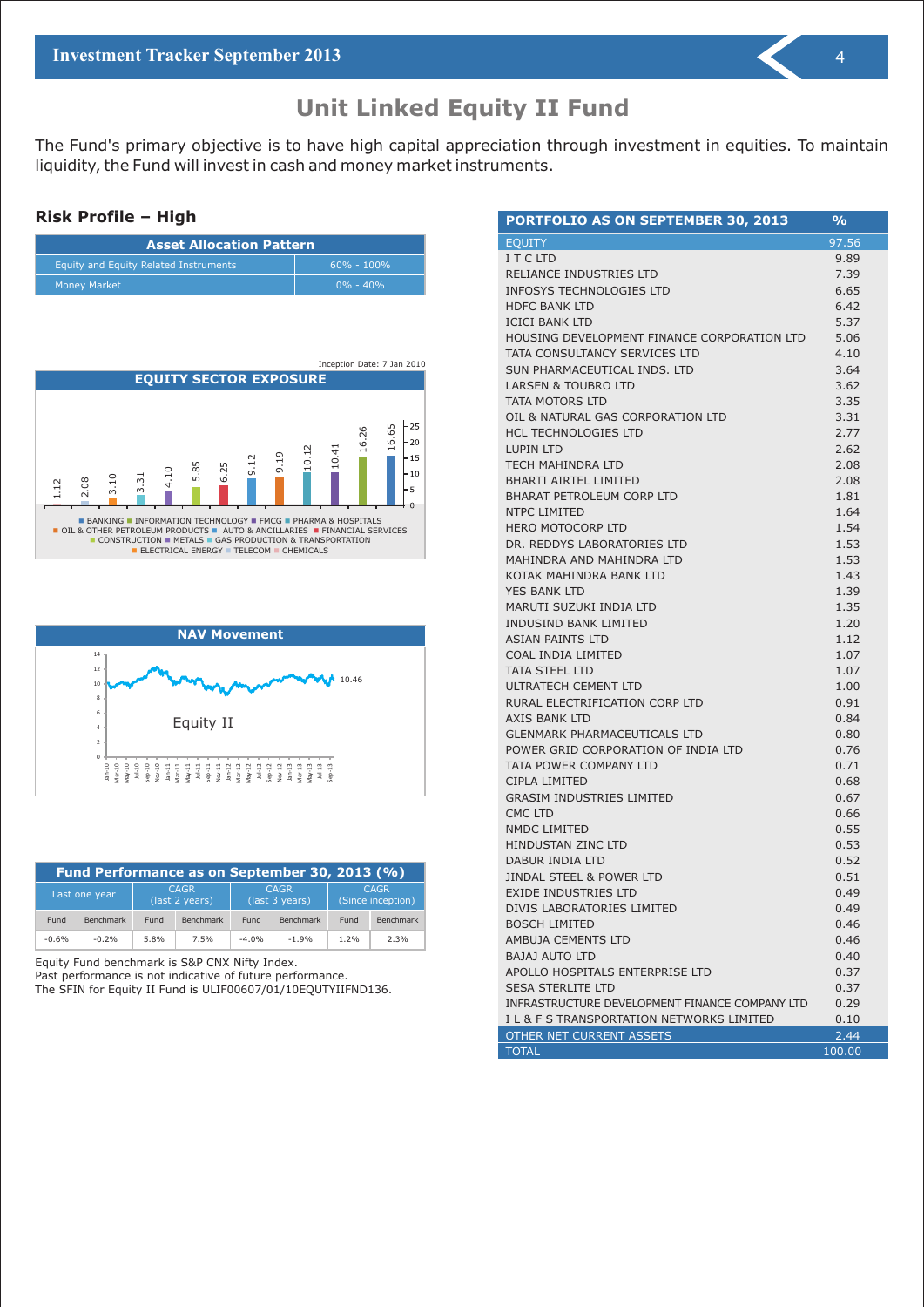### **Unit Linked Growth Fund**

This Fund invests in listed equities and high quality fixed income and money market instruments. The Fund intends to adopt a relatively aggressive approach towards bonds and equities with the objective of achieving capital appreciation.

#### **Risk Profile – Medium to High**

| <b>Asset Allocation Pattern</b>       |                |  |  |
|---------------------------------------|----------------|--|--|
| Equity and Equity Related Instruments | $150\% - 90\%$ |  |  |
| <b>Debt Securities</b>                | $10\% - 50\%$  |  |  |
| <b>Money Market</b>                   | $0\% - 40\%$   |  |  |





| Fund Performance as on September 30, 2013 (%) |                               |                               |                               |         |                                  |
|-----------------------------------------------|-------------------------------|-------------------------------|-------------------------------|---------|----------------------------------|
|                                               | Last one year                 | <b>CAGR</b><br>(last 2 years) |                               |         | <b>CAGR</b><br>(last 3 years)    |
| Fund                                          | <b>Benchmark</b>              | Fund                          | <b>Benchmark</b>              | Fund    | <b>Benchmark</b>                 |
| 0.7%                                          | 0.5%                          | 6.5%                          | 7.3%                          | $-1.9%$ | $-0.1%$                          |
|                                               | <b>CAGR</b><br>(last 4 years) |                               | <b>CAGR</b><br>(last 5 years) |         | <b>CAGR</b><br>(Since inception) |
| Fund                                          | <b>Benchmark</b>              | Fund                          | <b>Benchmark</b>              | Fund    | <b>Benchmark</b>                 |
| 3.7%                                          | 3.8%                          | 17.1%                         | 15.7%                         | 5.6%    | 4.8%                             |

Growth Fund benchmark is 80% S&P CNX Nifty Index and 20% CRISIL Composite Bond Fund Index.

Modified Duration (in years): 5.52

Past performance is not indicative of future performance. The SFIN for Growth Fund is ULIF00216/06/08GROWTHFUND136.

| PORTFOLIO AS ON SEPTEMBER 30, 2013                                            | $\frac{9}{6}$ |
|-------------------------------------------------------------------------------|---------------|
| <b>EQUITY</b>                                                                 | 78.46         |
| I T C LTD                                                                     | 9.87          |
| <b>HDFC BANK LTD</b>                                                          | 6.35          |
| INFOSYS TECHNOLOGIES LTD                                                      | 6.17          |
| RELIANCE INDUSTRIES LTD                                                       | 5.82          |
| HOUSING DEVELOPMENT FINANCE CORPORATION LTD                                   | 4.82          |
| TATA CONSULTANCY SERVICES LTD                                                 | 4.43          |
| <b>ICICI BANK LTD</b>                                                         | 4.26          |
| SUN PHARMACEUTICAL INDS, LTD                                                  | 3.51          |
| <b>HCL TECHNOLOGIES LTD</b>                                                   | 3.30          |
| <b>LARSEN &amp; TOUBRO LTD</b>                                                | 2.99          |
| TATA MOTORS LTD                                                               | 2.70          |
| OIL & NATURAL GAS CORPORATION LTD                                             | 2.63          |
| LUPIN LTD                                                                     | 2.08          |
| <b>BHARTI AIRTEL LIMITED</b>                                                  | 1.66          |
| <b>BHARAT PETROLEUM CORP LTD</b>                                              | 1.47          |
| <b>INDUSIND BANK LIMITED</b>                                                  | 1.43          |
| KOTAK MAHINDRA BANK LTD                                                       | 1.23          |
| DR. REDDYS LABORATORIES LTD                                                   | 1.22          |
| MAHINDRA AND MAHINDRA LTD                                                     | 1.21          |
| <b>NTPC LIMITED</b>                                                           | 1.10          |
| MARUTI SUZUKI INDIA LTD                                                       | 1.08          |
| <b>HERO MOTOCORP LTD</b>                                                      | 1.07          |
| ULTRATECH CEMENT LTD                                                          | 0.98          |
| <b>ASIAN PAINTS LTD</b>                                                       | 0.95          |
| COAL INDIA LIMITED                                                            | 0.87          |
| <b>TATA STEEL LTD</b>                                                         | 0.86          |
| AXIS BANK LTD                                                                 | 0.67          |
| TATA POWER COMPANY LTD                                                        | 0.59          |
| CIPLA LIMITED                                                                 | 0.57          |
| <b>NMDC LIMITED</b>                                                           | 0.45          |
| POWER GRID CORPORATION OF INDIA LTD                                           | 0.43          |
| <b>GRASIM INDUSTRIES LIMITED</b>                                              | 0.42          |
| <b>JINDAL STEEL &amp; POWER LTD</b>                                           | 0.41          |
| AMBUJA CEMENTS LTD                                                            | 0.36          |
| <b>SESA STERLITE LTD</b>                                                      | 0.33          |
| INFRASTRUCTURE DEVELOPMENT FINANCE COMPANY LTD 0.23                           |               |
| <b>GOVERNMENT SECURITIES</b>                                                  | 10.98         |
| 8.97% GOI 2030                                                                | 2.44          |
| 7.16% GOI 2023                                                                | 2.03          |
| 8.30% GOI 2042                                                                | 1.67          |
| 8.07% GOI 2017                                                                | 1.21          |
| 8.33% GOI 2026                                                                | 1.15          |
| 8.83% GOI 2041                                                                | 1.08          |
| <b>OTHERS</b>                                                                 | 1.39          |
| <b>CORPORATE BONDS/DEBENTURES</b><br>9.27% POWER FINANCE CORPORATION LTD 2017 | 8.05<br>1.02  |
| 9.28% REC LTD 2017                                                            | 0.81          |
| 9.18% POWER FINANCE CORPORATION LTD 2021                                      | 0.80          |
| 10.40% RELIANCE PORTS & TERMINALS LTD 2021                                    | 0.64          |
| 9.75% REC LTD 2021                                                            | 0.62          |
| 9.38% REC LTD 2016                                                            | 0.41          |
| 9.25% REC LTD 2017                                                            | 0.41          |
| 9.63% POWER FINANCE CORPORATION LTD 2014                                      | 0.41          |
| 9.00% POWER FINANCE CORPORATION LTD 2028                                      | 0.39          |
| 8.8% PGC 2023                                                                 | 0.39          |
| <b>OTHERS</b>                                                                 | 2.15          |
| OTHER NET CURRENT ASSETS                                                      | 2.52          |
| <b>TOTAL</b>                                                                  | 100.00        |

All rated fixed income instruments are AAA/P1+ or equivalent except \*9.55% Hindalco Ind LTD 2022 which is AA+.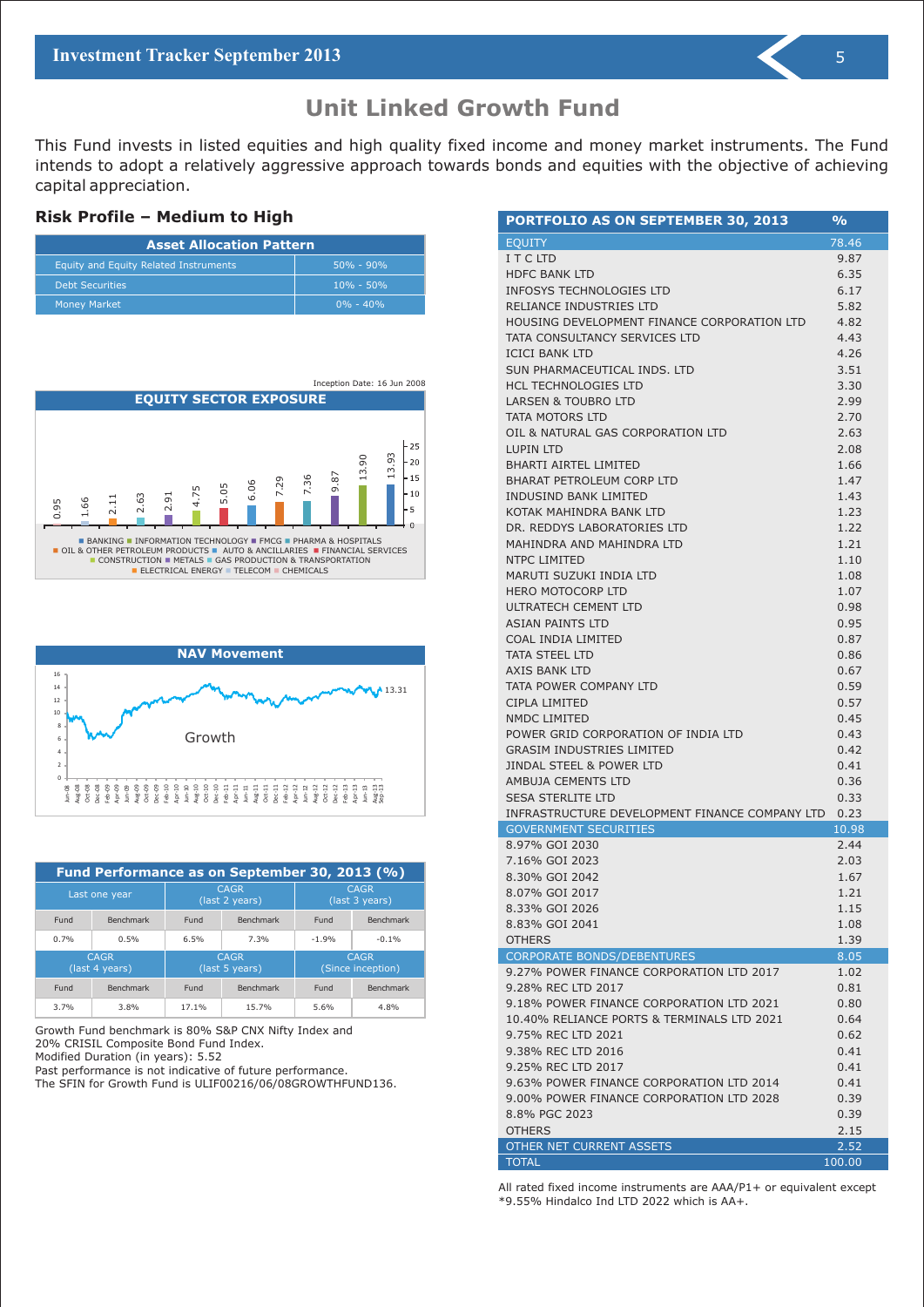This Fund invests in listed equities and high quality fixed income and money market instruments. The Fund intends to adopt a relatively aggressive approach towards bonds and equities with the objective of achieving capital appreciation.

#### **Risk Profile – Medium to High**

| <b>Asset Allocation Pattern</b>       |               |  |  |  |
|---------------------------------------|---------------|--|--|--|
| Equity and Equity Related Instruments | $50\% - 90\%$ |  |  |  |
| <b>Debt Securities</b>                | $10\% - 50\%$ |  |  |  |
| <b>Money Market</b>                   | $0\% - 40\%$  |  |  |  |





| Fund Performance as on September 30, 2013 (%) |                                                                                 |      |           |         |           |                                  |                  |
|-----------------------------------------------|---------------------------------------------------------------------------------|------|-----------|---------|-----------|----------------------------------|------------------|
|                                               | <b>CAGR</b><br><b>CAGR</b><br>Last one year<br>(last 2 years)<br>(last 3 years) |      |           |         |           | <b>CAGR</b><br>(Since inception) |                  |
| Fund                                          | <b>Benchmark</b>                                                                | Fund | Benchmark | Fund    | Benchmark | Fund                             | <b>Benchmark</b> |
| 1.0%                                          | 0.5%                                                                            | 6.9% | 7.3%      | $-1.4%$ | $-0.1%$   | 2.9%                             | $3.1\%$          |

Growth Fund benchmark is 80% S&P CNX Nifty Index and 20% CRISIL Composite Bond Fund Index.

Modified Duration (in years): 5.54

Past performance is not indicative of future performance.

The SFIN for Growth II Fund is ULIF00707/01/10GROWTIIFND136.

| <b>PORTFOLIO AS ON SEPTEMBER 30, 2013</b>                                      | $\frac{9}{6}$ |
|--------------------------------------------------------------------------------|---------------|
| <b>EQUITY</b>                                                                  | 78.09         |
| I T C LTD                                                                      | 9.86          |
| <b>HDFC BANK LTD</b>                                                           | 6.35          |
| <b>INFOSYS TECHNOLOGIES LTD</b>                                                | 6.16          |
| RELIANCE INDUSTRIES LTD                                                        | 5.82          |
| HOUSING DEVELOPMENT FINANCE CORPORATION LTD                                    | 4.82          |
| TATA CONSULTANCY SERVICES LTD                                                  | 4.43          |
| <b>ICICI BANK LTD</b>                                                          | 4.25          |
| SUN PHARMACEUTICAL INDS. LTD                                                   | 3.50          |
| <b>HCL TECHNOLOGIES LTD</b>                                                    | 3.29          |
| <b>LARSEN &amp; TOUBRO LTD</b>                                                 | 2.99          |
| TATA MOTORS LTD                                                                | 2.70          |
| OIL & NATURAL GAS CORPORATION LTD                                              | 2.63          |
| <b>LUPIN LTD</b>                                                               | 2.08          |
| <b>BHARTI AIRTEL LIMITED</b>                                                   | 1.65          |
| <b>BHARAT PETROLEUM CORP LTD</b>                                               | 1.47          |
| KOTAK MAHINDRA BANK LTD                                                        | 1.23          |
| DR. REDDYS LABORATORIES LTD                                                    | 1.22          |
| MAHINDRA AND MAHINDRA LTD                                                      | 1.21          |
| <b>INDUSIND BANK LIMITED</b>                                                   | 1.10          |
| NTPC LIMITED                                                                   | 1.10          |
| MARUTI SUZUKI INDIA LTD                                                        | 1.08          |
| <b>HERO MOTOCORP LTD</b>                                                       | 1.07          |
| ULTRATECH CEMENT LTD                                                           | 0.98          |
| <b>ASIAN PAINTS LTD</b>                                                        | 0.95          |
| COAL INDIA LIMITED                                                             | 0.87          |
| <b>TATA STEEL LTD</b>                                                          | 0.86          |
| AXIS BANK LTD                                                                  | 0.67          |
| TATA POWER COMPANY LTD                                                         | 0.59          |
| CIPLA LIMITED                                                                  | 0.56          |
| <b>NMDC LIMITED</b>                                                            | 0.45          |
| POWER GRID CORPORATION OF INDIA LTD                                            | 0.43          |
| <b>GRASIM INDUSTRIES LIMITED</b>                                               | 0.42          |
| JINDAL STEEL & POWER LTD                                                       | 0.41          |
| AMBUJA CEMENTS LTD                                                             | 0.36          |
| <b>SESA STERLITE LTD</b>                                                       | 0.33          |
| INFRASTRUCTURE DEVELOPMENT FINANCE COMPANY LTD<br><b>GOVERNMENT SECURITIES</b> | 0.23          |
| 8.30% GOI 2042                                                                 | 12.47<br>3.35 |
| 7.16% GOI 2023                                                                 | 2.12          |
| 8.07% GOI 2017                                                                 | 1.33          |
| 7.17% GOI 2015                                                                 | 1.32          |
| 8.97% GOI 2030                                                                 | 1.04          |
| 8.51% SDL 2021                                                                 | 0.74          |
| 8.33% GOI 2026                                                                 | 0.69          |
| 8.85% SDL 2022                                                                 | 0.64          |
| <b>OTHERS</b>                                                                  | 1.24          |
| <b>CORPORATE BONDS/DEBENTURES</b>                                              | 6.97          |
| 9.00% POWER FINANCE CORPORATION LTD 2028                                       | 1.60          |
| 9.63% POWER FINANCE CORPORATION LTD 2014                                       | 0.68          |
| 11.50% REC LTD 2013                                                            | 0.68          |
| 9.27% POWER FINANCE CORPORATION LTD 2017                                       | 0.67          |
| 9.50% BAJAJ FINANCE LTD 2018                                                   | 0.66          |
| 10.40% RELIANCE PORTS & TERMINALS LTD 2021                                     | 0.56          |
| 10.25% RELIANCE GAS TRANSPORT INFRA LTD 2021                                   | 0.35          |
| 9.25% REC LTD 2017                                                             | 0.33          |
| <b>OTHERS</b>                                                                  | 1.45          |
| OTHER NET CURRENT ASSETS                                                       | 2.47          |
| <b>TOTAL</b>                                                                   | 100.00        |

All rated fixed income instruments are AAA/P1+ or equivalent except \*9.50% Bajaj Finance LTD 2018 and 9.55% Hindalco Ind LTD 2022 which are AA+.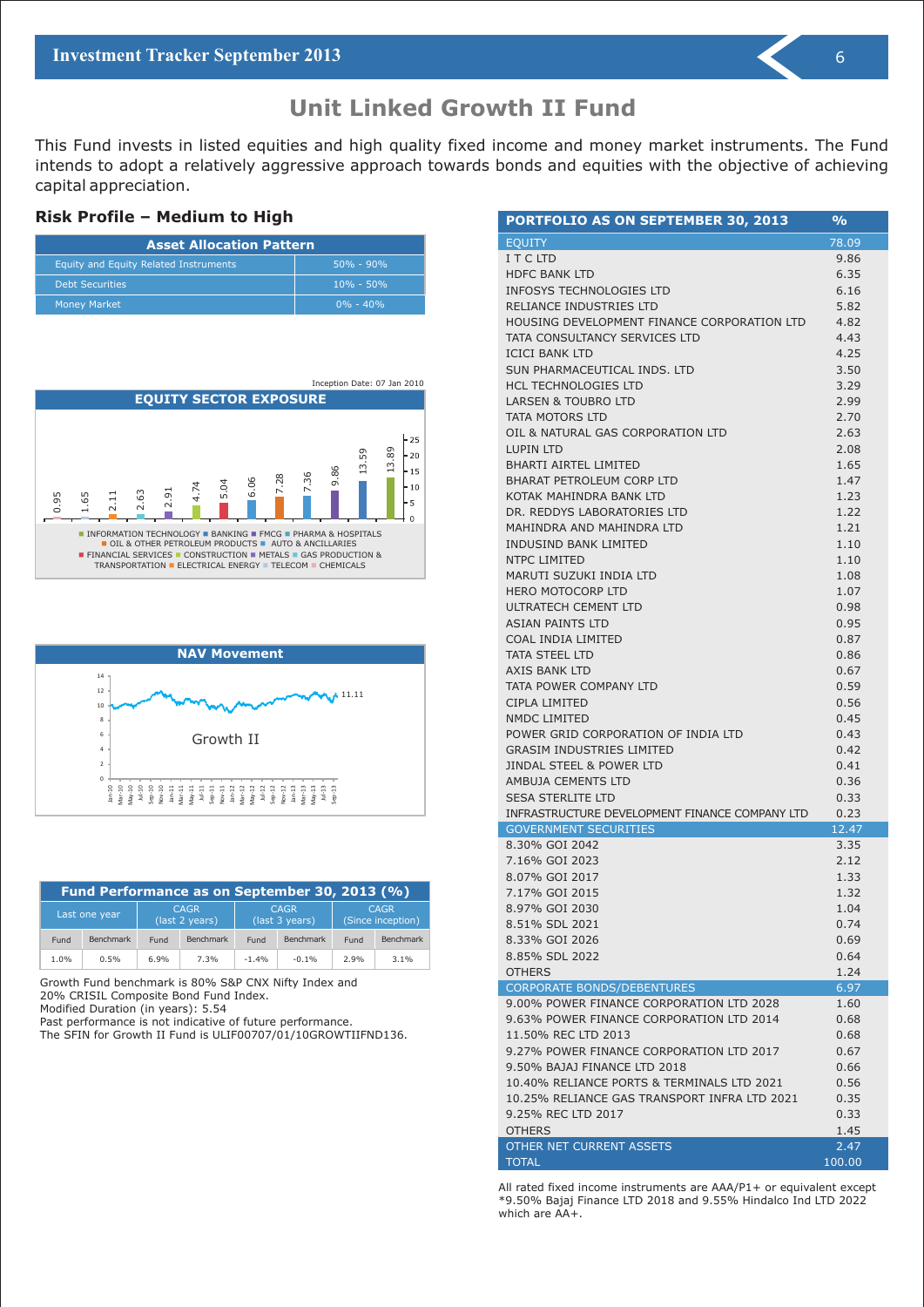### **Unit Linked Growth Plus Fund**

This Fund invests in listed equities and high quality fixed income and money market instruments. The Fund intends to adopt a relatively aggressive approach towards bonds and equities with the objective of achieving capital appreciation.

#### **Risk Profile – Medium to High**

| <b>Asset Allocation Pattern</b>              |               |  |  |  |
|----------------------------------------------|---------------|--|--|--|
| <b>Equity and Equity Related Instruments</b> | $50\% - 90\%$ |  |  |  |
| <b>Debt Securities</b>                       | $10\% - 50\%$ |  |  |  |
| <b>Money Market</b>                          | $0\% - 40\%$  |  |  |  |





| Fund Performance as on September 30, 2013 (%) |                  |      |                               |         |                               |         |                                  |
|-----------------------------------------------|------------------|------|-------------------------------|---------|-------------------------------|---------|----------------------------------|
|                                               | Last one year    |      | <b>CAGR</b><br>(last 2 years) |         | <b>CAGR</b><br>(last 3 years) |         | <b>CAGR</b><br>(Since inception) |
| Fund                                          | <b>Benchmark</b> | Fund | <b>Benchmark</b>              | Fund    | <b>Benchmark</b>              | Fund    | Benchmark                        |
| 0.7%                                          | 0.5%             | 6.6% | 7.3%                          | $-1.8%$ | $-0.1\%$                      | $-1.4%$ | 1.2%                             |

Growth Fund benchmark is 80% S&P CNX Nifty Index and 20% CRISIL Composite Bond Fund Index.

Modified Duration (in years): 5.23

Past performance is not indicative of future performance.

The SFIN for Growth Plus Fund is ULIF00913/09/10GROWTPLFND136.

| PORTFOLIO AS ON SEPTEMBER 30, 2013           | $\frac{9}{6}$ |
|----------------------------------------------|---------------|
| <b>EQUITY</b>                                | 77.96         |
| ITCLTD                                       | 9.85          |
| <b>HDFC BANK LTD</b>                         | 6.34          |
| <b>INFOSYS TECHNOLOGIES LTD</b>              | 6.15          |
| RELIANCE INDUSTRIES LTD                      | 5.81          |
| HOUSING DEVELOPMENT FINANCE CORPORATION LTD  | 4.81          |
| TATA CONSULTANCY SERVICES LTD                | 4.42          |
| <b>ICICI BANK LTD</b>                        | 4.25          |
| SUN PHARMACEUTICAL INDS. LTD                 | 3.50          |
| <b>HCL TECHNOLOGIES LTD</b>                  | 3.29          |
| <b>LARSEN &amp; TOUBRO LTD</b>               | 2.98          |
| TATA MOTORS LTD                              | 2.69          |
| OIL & NATURAL GAS CORPORATION LTD            | 2.62          |
| LUPIN LTD                                    | 2.07          |
| <b>BHARTI AIRTEL LIMITED</b>                 | 1.65          |
| BHARAT PETROLEUM CORP LTD                    | 1.46          |
| KOTAK MAHINDRA BANK LTD                      | 1.22          |
| DR. REDDYS LABORATORIES LTD                  | 1.21          |
| MAHINDRA AND MAHINDRA LTD                    | 1.21          |
| <b>INDUSIND BANK LIMITED</b>                 | 1.10          |
| NTPC LIMITED                                 | 1.10          |
| MARUTI SUZUKI INDIA LTD                      | 1.08          |
| <b>HERO MOTOCORP LTD</b>                     | 1.06          |
| ULTRATECH CEMENT LTD                         | 0.98          |
| <b>ASIAN PAINTS LTD</b>                      | 0.95          |
| COAL INDIA LIMITED                           | 0.87          |
| <b>TATA STEEL LTD</b>                        | 0.86          |
| AXIS BANK LTD                                | 0.67          |
| TATA POWER COMPANY LTD                       | 0.59          |
| CIPLA LIMITED                                | 0.56          |
| <b>OTHERS</b>                                | 2.61          |
| <b>GOVERNMENT SECURITIES</b>                 | 8.99          |
| 8.97% GOI 2030                               | 2.56          |
| 8.30% GOI 2042                               | 2.32          |
| 7.16% GOI 2023                               | 1.65          |
| 8.83% GOI 2041                               | 1.05          |
| 8.07% GOI 2017                               | 0.72          |
| 7.17% GOI 2015                               | 0.39          |
| 8.51% SDL 2021                               | 0.10          |
| 7.83% GOI OIL 2018                           | 0.07          |
| 6.90% GOI OIL 2026<br>8.08% GOI 2022         | 0.06          |
| 8.53% SDL 2020                               | 0.03<br>0.02  |
| 7.59% GOI 2016                               | 0.02          |
| <b>CORPORATE BONDS/DEBENTURES</b>            | 10.29         |
| 9.63% POWER FINANCE CORPORATION LTD 2014     | 2.50          |
| 9.00% POWER FINANCE CORPORATION LTD 2028     | 1.32          |
| 9.28% REC LTD 2017                           | 1.09          |
| 9.27% POWER FINANCE CORPORATION LTD 2017     | 1.09          |
| 9.50% BAJAJ FINANCE LTD 2018                 | 0.72          |
| 8.8% PGC 2023                                | 0.69          |
| 10.40% RELIANCE PORTS & TERMINALS LTD 2021   | 0.53          |
| 10.25% RELIANCE GAS TRANSPORT INFRA LTD 2021 | 0.38          |
| 10.35% RELIANCE CAPITAL LTD 2014             | 0.37          |
| 9.25% REC LTD 2017                           | 0.36          |
| <b>OTHERS</b>                                | 1.24          |
| OTHER NET CURRENT ASSETS                     | 2.77          |
| <b>TOTAL</b>                                 | 100.00        |

All rated fixed income instruments are AAA/P1+ or equivalent except \*9.50% Bajaj Finance LTD 2018, 9.55% Hindalco Ind LTD 2022 and 10.20% Sundaram Finance LTD 2014 which are AA+.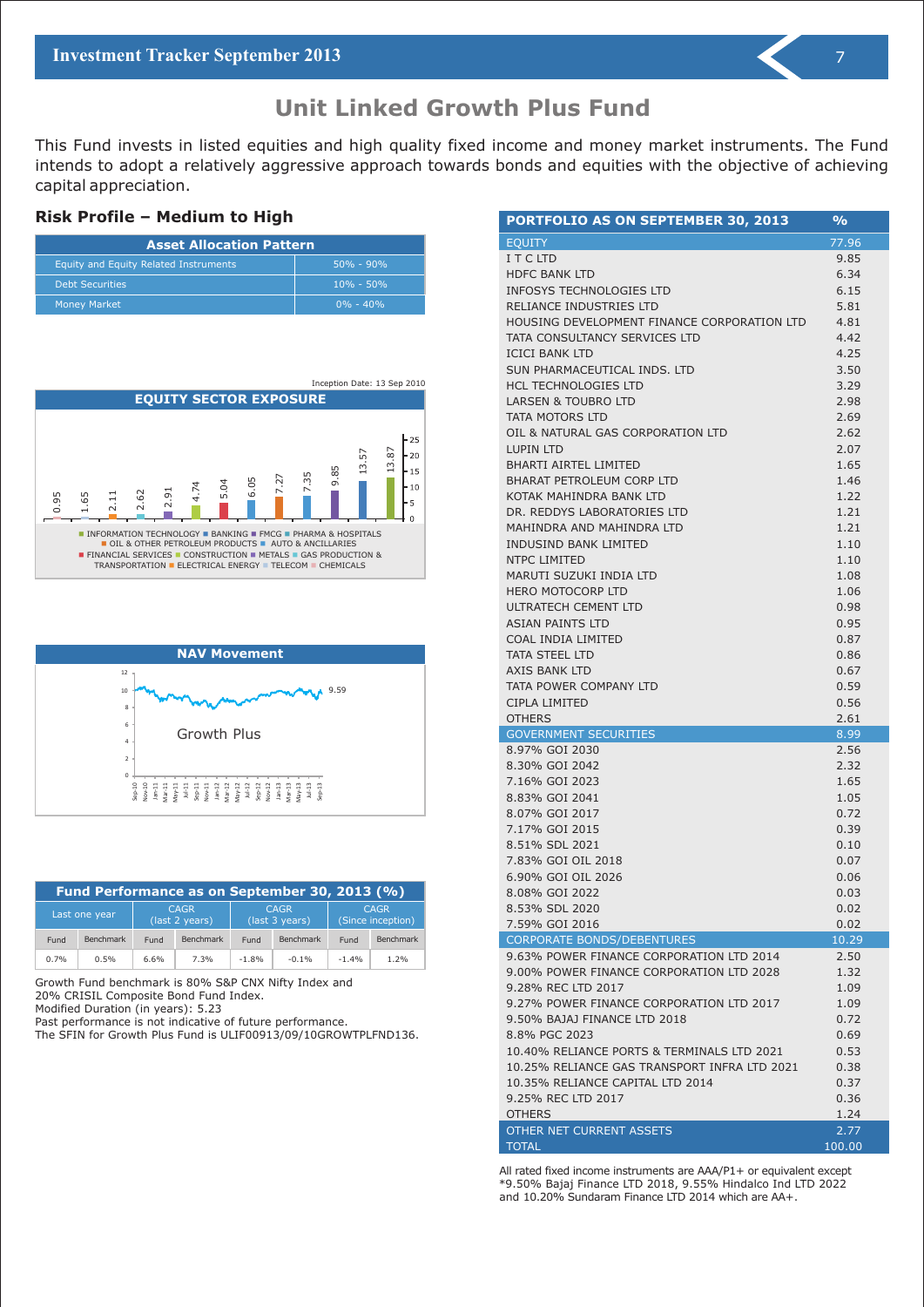This Fund adopts a relatively balanced approach towards bonds and equities exposure with the objective of achieving capital appreciation with minimal short-term performance volatility.

#### **Risk Profile – Medium**

| <b>Asset Allocation Pattern</b>       |               |  |  |  |
|---------------------------------------|---------------|--|--|--|
| Equity and Equity Related Instruments | $30\% - 70\%$ |  |  |  |
| <b>Debt Securities</b>                | $30\% - 70\%$ |  |  |  |
| <b>Money Market</b>                   | $0\% - 40\%$  |  |  |  |





| Fund Performance as on September 30, 2013 (%) |                  |       |                               |      |                                  |  |
|-----------------------------------------------|------------------|-------|-------------------------------|------|----------------------------------|--|
|                                               | Last one year    |       | <b>CAGR</b><br>(last 2 years) |      | <b>CAGR</b><br>(last 3 years)    |  |
| Fund                                          | <b>Benchmark</b> | Fund  | Benchmark                     | Fund | <b>Benchmark</b>                 |  |
| 0.8%                                          | 1.5%             | 6.0%  | 7.0%                          | 0.9% | 2.4%                             |  |
| <b>CAGR</b><br>(last 4 years)                 |                  |       | <b>CAGR</b><br>(last 5 years) |      | <b>CAGR</b><br>(Since inception) |  |
| Fund                                          | <b>Benchmark</b> | Fund  | <b>Benchmark</b>              | Fund | <b>Benchmark</b>                 |  |
| 4.3%                                          | 4.7%             | 13.7% | 12.7%                         | 7.1% | 5.4%                             |  |

Balanced Fund benchmark is 50% S&P CNX Nifty Index and 50% CRISIL Composite Bond Fund Index.

Modified Duration (in years): 5.16

Past performance is not indicative of future performance.

The SFIN for Balanced Fund is ULIF00316/06/08BLNCEDFUND136.

| PORTFOLIO AS ON SEPTEMBER 30, 2013             | $\frac{0}{0}$ |
|------------------------------------------------|---------------|
| <b>EQUITY</b>                                  | 48.95         |
| I T C LTD                                      | 5.88          |
| RELIANCE INDUSTRIES LTD                        | 3.76          |
| INFOSYS TECHNOLOGIES LTD                       | 3.72          |
| <b>HDFC BANK LTD</b>                           | 3.71          |
| HOUSING DEVELOPMENT FINANCE CORPORATION LTD    | 2.82          |
| <b>ICICI BANK LTD</b>                          | 2.64          |
| TATA CONSULTANCY SERVICES LTD                  | 2.03          |
| <b>LARSEN &amp; TOUBRO LTD</b>                 | 1.86          |
| TATA MOTORS LTD                                | 1.62          |
| SUN PHARMACEUTICAL INDS. LTD                   | 1.60          |
| OIL & NATURAL GAS CORPORATION LTD              | 1.48          |
| <b>HCL TECHNOLOGIES LTD</b>                    | 1.43          |
| <b>BHARTI AIRTEL LIMITED</b>                   | 1.01          |
| TECH MAHINDRA LTD                              | 0.97          |
| <b>LUPIN LTD</b>                               | 0.97          |
| <b>HERO MOTOCORP LTD</b>                       | 0.83          |
| <b>BHARAT PETROLEUM CORP LTD</b>               | 0.80          |
| DR. REDDYS LABORATORIES LTD                    | 0.75          |
| MAHINDRA AND MAHINDRA LTD                      | 0.75          |
| MARUTI SUZUKI INDIA LTD<br><b>YES BANK LTD</b> | 0.72          |
| <b>NTPC LIMITED</b>                            | 0.69          |
| KOTAK MAHINDRA BANK LTD                        | 0.69<br>0.68  |
| <b>ASIAN PAINTS LTD</b>                        | 0.56          |
| COAL INDIA LIMITED                             | 0.54          |
| <b>TATA STEEL LTD</b>                          | 0.52          |
| <b>OTHERS</b>                                  | 5.95          |
| <b>GOVERNMENT SECURITIES</b>                   | 19.32         |
| 8.83% GOI 2041                                 | 5.14          |
| 7.16% GOI 2023                                 | 3.43          |
| 8.30% GOI 2042                                 | 2.56          |
| 8.07% GOI 2017                                 | 2.21          |
| 8.97% GOI 2030                                 | 1.88          |
| 9.12% SDL 2022                                 | 0.85          |
| 7.17% GOI 2015                                 | 0.85          |
| 8.85% SDL 2022                                 | 0.50          |
| <b>OTHERS</b>                                  | 1.91          |
| CORPORATE BONDS/DEBENTURES                     | 29.79         |
| 8.8% PGC 2023                                  | 4.09          |
| 9.00% POWER FINANCE CORPORATION LTD 2028       | 3.45          |
|                                                | 2.07          |
| 9.46% POWER FINANCE CORPORATION LTD 2015       |               |
| 9.35% IOCL 2017                                | 2.07          |
| 9.38% REC LTD 2016                             | 1.55          |
| 10.40% RELIANCE PORTS & TERMINALS LTD 2021     | 1.44          |
| HDFC LTD FRN 2016                              | 1.41          |
| 9.75% REC LTD 2021                             | 1.25          |
| 10.25% HDFC LTD 2017                           | 1.23          |
| 10.10% HDBFC 2017                              | 1.14          |
| 8.83% IRFC LTD 2023                            | 1.13          |
| 9.18% TATA SONS LTD 2020                       | 1.10          |
| 10.25% RELIANCE GAS TRANSPORT INFRA LTD 2021   | 0.89          |
| 8.82% REC LTD 2023                             | 0.74          |
| 9.25% HDFC LTD 2013                            | 0.66          |
| 8.68% NCRPB 2020                               | 0.54          |
| 9.25% REC LTD 2017                             | 0.51          |
| <b>OTHERS</b><br>OTHER NET CURRENT ASSETS      | 4.50<br>1.94  |

All rated fixed income instruments are AAA/P1+ or equivalent except \*9.50% Bajaj Finance LTD 2018, 9.45% Bajaj Finance LTD 2020, 9.55% Hindalco Ind LTD 2022, 9.92% Sundaram Finance LTD 2015 and 10% Sundaram Finance LTD 2017 which are AA+.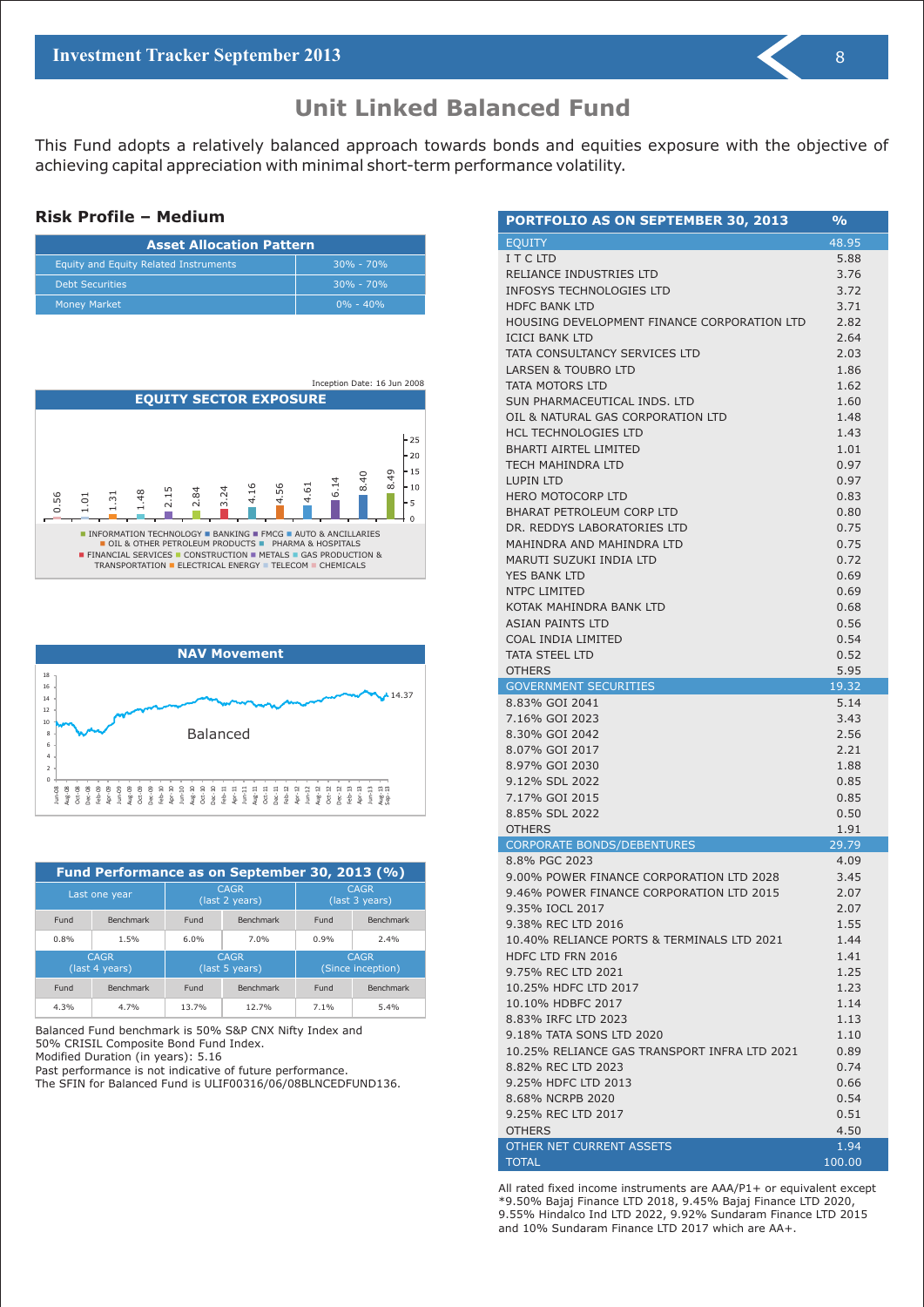This Fund adopts a relatively balanced approach towards bonds and equities exposure with the objective of achieving capital appreciation with minimal short-term performance volatility.

#### **Risk Profile – Medium**

| <b>Asset Allocation Pattern</b>       |               |  |  |  |
|---------------------------------------|---------------|--|--|--|
| Equity and Equity Related Instruments | $30\% - 70\%$ |  |  |  |
| <b>Debt Securities</b>                | $30\% - 70\%$ |  |  |  |
| <b>Money Market</b>                   | $0\% - 40\%$  |  |  |  |





| Fund Performance as on September 30, 2013 (%) |                  |                               |                  |                               |           |      |                                  |
|-----------------------------------------------|------------------|-------------------------------|------------------|-------------------------------|-----------|------|----------------------------------|
|                                               | Last one year    | <b>CAGR</b><br>(last 2 years) |                  | <b>CAGR</b><br>(last 3 years) |           |      | <b>CAGR</b><br>(Since inception) |
| Fund                                          | <b>Benchmark</b> | Fund                          | <b>Benchmark</b> | Fund                          | Benchmark | Fund | <b>Benchmark</b>                 |
| 1.0%                                          | 1.5%             | 6.3%                          | 7.0%             | $1.1\%$                       | 2.4%      | 3.7% | 4.2%                             |

Balanced Fund benchmark is 50% S&P CNX Nifty Index and 50% CRISIL Composite Bond Fund Index.

Modified Duration (in years): 5.34

Past performance is not indicative of future performance.

The SFIN for Balanced II Fund is ULIF00807/01/10BLNCDIIFND136.

| PORTFOLIO AS ON SEPTEMBER 30, 2013           | %            |
|----------------------------------------------|--------------|
| <b>EQUITY</b>                                | 48.88        |
| I T C LTD                                    | 5.88         |
| RELIANCE INDUSTRIES LTD                      | 3.76         |
| <b>INFOSYS TECHNOLOGIES LTD</b>              | 3.72         |
| <b>HDFC BANK LTD</b>                         | 3.70         |
| HOUSING DEVELOPMENT FINANCE CORPORATION LTD  | 2.81         |
| <b>ICICI BANK LTD</b>                        | 2.63         |
| TATA CONSULTANCY SERVICES LTD                | 2.03         |
| LARSEN & TOUBRO LTD                          | 1.85         |
| TATA MOTORS LTD                              | 1.62         |
| SUN PHARMACEUTICAL INDS. LTD                 | 1.59         |
| OIL & NATURAL GAS CORPORATION LTD            | 1.47         |
| <b>HCL TECHNOLOGIES LTD</b>                  | 1.43         |
| <b>BHARTI AIRTEL LIMITED</b>                 | 1.01         |
| TECH MAHINDRA LTD                            | 0.97         |
| <b>LUPIN LTD</b>                             | 0.96         |
| <b>HERO MOTOCORP LTD</b>                     | 0.82         |
| BHARAT PETROLEUM CORP LTD                    | 0.80         |
| DR. REDDYS LABORATORIES LTD                  | 0.75         |
| MAHINDRA AND MAHINDRA LTD                    | 0.75         |
| MARUTI SUZUKI INDIA LTD                      | 0.72         |
| <b>YES BANK LTD</b>                          | 0.69         |
| NTPC LIMITED                                 | 0.69         |
| KOTAK MAHINDRA BANK LTD                      | 0.67         |
| <b>OTHERS</b>                                | 7.55         |
| <b>GOVERNMENT SECURITIES</b>                 | 21.33        |
| 7.16% GOI 2023<br>8.83% GOI 2041             | 4.66<br>4.07 |
| 8.97% GOI 2030                               | 2.85         |
| 8.30% GOI 2042                               | 2.51         |
| 8.07% GOI 2017                               | 1.99         |
| 9.12% SDL 2022                               | 1.10         |
| 8.33% GOI 2026                               | 1.06         |
| <b>OTHERS</b>                                | 3.07         |
| CORPORATE BONDS/DEBENTURES                   | 27.52        |
| 8.8% PGC 2023                                | 3.85         |
| 9.00% POWER FINANCE CORPORATION LTD 2028     | 2.77         |
| 9.63% POWER FINANCE CORPORATION LTD 2014     | 1.71         |
| 9.46% POWER FINANCE CORPORATION LTD 2015     | 1.57         |
| 9.35% IOCL 2017                              | 1.57         |
| 10.40% RELIANCE PORTS & TERMINALS LTD 2021   | 1.35         |
| 10.25% HDFC LTD 2017                         | 1.15         |
| 8.70% POWER FINANCE CORPORATION LTD 2020     | 1.01         |
| 10.10% HDBFC 2017                            | 0.91         |
| 9.09% IRFC LTD 2026                          | 0.88         |
| 10.25% RELIANCE GAS TRANSPORT INFRA LTD 2021 | 0.81         |
| 9.18% POWER FINANCE CORPORATION LTD 2021     | 0.66         |
| 9.02% REC LTD 2022                           | 0.65         |
| 8.82% REC LTD 2023                           | 0.64         |
| 9.80% LIC HOUSING FINANCE LTD 2015           | 0.61         |
| 9.75% REC LTD 2021                           | 0.54         |
| 8.83% IRFC LTD 2023                          | 0.51         |
| 11.50% REC LTD 2013                          | 0.45         |
| 9.25% REC LTD 2017                           | 0.45         |
| 10.35% RELIANCE CAPITAL LTD 2014             | 0.41         |
| 9.61% POWER FINANCE CORPORATION LTD 2021     | 0.40         |
| <b>OTHERS</b>                                | 4.60         |
| OTHER NET CURRENT ASSETS                     | 2.27         |
| <b>TOTAL</b>                                 | 100.00       |

All rated fixed income instruments are AAA/P1+ or equivalent except \*9.50% Bajaj Finance LTD 2018, 9.55% Hindalco Ind LTD 2022, 9.92% Sundaram Finance LTD 2015 and 10.20% Sundaram Finance LTD 2014 which are AA+.

9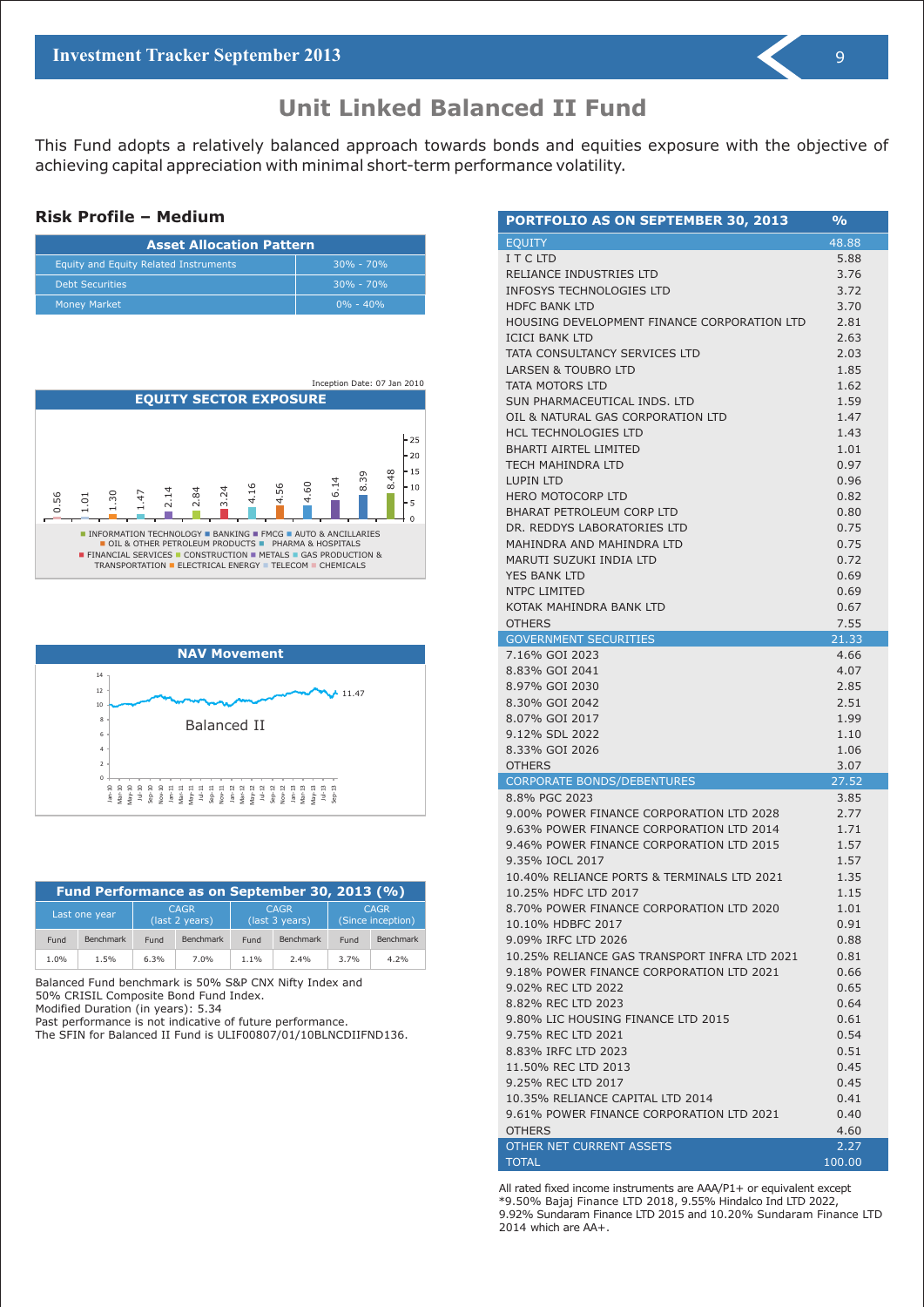This Fund adopts a relatively balanced approach towards bonds and equities exposure with the objective of achieving capital appreciation with minimal short-term performance volatility.

#### **Risk Profile – Medium**

| <b>Asset Allocation Pattern</b>       |               |  |  |  |
|---------------------------------------|---------------|--|--|--|
| Equity and Equity Related Instruments | $30\% - 70\%$ |  |  |  |
| <b>Debt Securities</b>                | $30\% - 70\%$ |  |  |  |
| <b>Money Market</b>                   | $0\% - 40\%$  |  |  |  |





| Fund Performance as on September 30, 2013 (%) |                  |                                                                |                  |      |           |                                  |                  |
|-----------------------------------------------|------------------|----------------------------------------------------------------|------------------|------|-----------|----------------------------------|------------------|
|                                               | Last one year    | <b>CAGR</b><br><b>CAGR</b><br>(last 2 years)<br>(last 3 years) |                  |      |           | <b>CAGR</b><br>(Since inception) |                  |
| Fund                                          | <b>Benchmark</b> | Fund                                                           | <b>Benchmark</b> | Fund | Benchmark | Fund                             | <b>Benchmark</b> |
| 0.4%                                          | 1.5%             | 5.8%                                                           | 7.0%             | 0.8% | 2.4%      | $1.1\%$                          | $3.1\%$          |

Balanced Fund benchmark is 50% S&P CNX Nifty Index and 50% CRISIL Composite Bond Fund Index.

Modified Duration (in years): 5.46

Past performance is not indicative of future performance.

The SFIN for Balanced Plus Fund is ULIF01013/09/10BLNCDPLFND136.

| PORTFOLIO AS ON SEPTEMBER 30, 2013                       | $\frac{9}{6}$ |
|----------------------------------------------------------|---------------|
| <b>EQUITY</b>                                            | 48.86         |
| I T C LTD                                                | 5.88          |
| RELIANCE INDUSTRIES LTD                                  | 3.76          |
| INFOSYS TECHNOLOGIES LTD                                 | 3.72          |
| <b>HDFC BANK LTD</b>                                     | 3.70          |
| HOUSING DEVELOPMENT FINANCE CORPORATION LTD              | 2.81          |
| ICICI BANK LTD                                           | 2.63          |
| TATA CONSULTANCY SERVICES LTD                            | 2.03          |
| <b>LARSEN &amp; TOUBRO LTD</b>                           | 1.85          |
| TATA MOTORS LTD                                          | 1.62          |
| SUN PHARMACEUTICAL INDS. LTD                             | 1.59          |
| OIL & NATURAL GAS CORPORATION LTD                        | 1.47          |
| <b>HCL TECHNOLOGIES LTD</b>                              | 1.43          |
| <b>BHARTI AIRTEL LIMITED</b>                             | 1.01          |
| TECH MAHINDRA LTD                                        | 0.97          |
| <b>LUPIN LTD</b>                                         | 0.96          |
| <b>HERO MOTOCORP LTD</b>                                 | 0.82          |
| <b>BHARAT PETROLEUM CORP LTD</b>                         | 0.80          |
| DR. REDDYS LABORATORIES LTD                              | 0.75          |
| MAHINDRA AND MAHINDRA LTD                                | 0.75          |
| MARUTI SUZUKI INDIA LTD                                  | 0.72          |
| <b>YES BANK LTD</b>                                      | 0.69          |
| <b>NTPC LIMITED</b>                                      | 0.69          |
| KOTAK MAHINDRA BANK LTD                                  | 0.67          |
| <b>ASIAN PAINTS LTD</b>                                  | 0.56          |
| <b>COAL INDIA LIMITED</b>                                | 0.54          |
| <b>TATA STEEL LTD</b>                                    | 0.52          |
| <b>OTHERS</b>                                            | 5.92          |
| <b>GOVERNMENT SECURITIES</b>                             | 19.80         |
| 7.16% GOI 2023                                           | 5.39          |
| 8.83% GOI 2041                                           | 4.06          |
| 8.97% GOI 2030                                           | 2.59          |
| 8.30% GOI 2042                                           | 1.64          |
| 8.07% GOI 2017                                           | 1.33          |
| 9.12% SDL 2022                                           | 0.94          |
| 8.13% GOI 2022                                           | 0.81          |
| 8.33% GOI 2026                                           | 0.79          |
| <b>OTHERS</b>                                            | 2.24          |
| <b>CORPORATE BONDS/DEBENTURES</b><br>9.09% IRFC LTD 2026 | 28.43         |
| 9.00% POWER FINANCE CORPORATION LTD 2028                 | 2.92<br>2.49  |
| 8.83% IRFC LTD 2023                                      | 2.09          |
| 8.94% POWER FINANCE CORPORATION LTD 2028                 |               |
| 8.8% PGC 2023                                            | 1.82          |
| 9.63% POWER FINANCE CORPORATION LTD 2014                 | 1.70<br>1.35  |
| 9.28% REC LTD 2017                                       | 1.24          |
| 9.02% REC LTD 2022                                       | 1.11          |
| 9.46% POWER FINANCE CORPORATION LTD 2015                 | 1.16          |
| 9.35% IOCL 2017                                          | 1.16          |
| 9.56% LIC HOUSING FINANCE LTD 2017                       | 0.96          |
| 9.25% REC LTD 2017                                       |               |
| 10.40% RELIANCE PORTS & TERMINALS LTD 2021               | 0.96<br>0.94  |
|                                                          |               |
| 8.82% REC LTD 2023                                       | 0.91<br>0.78  |
| 10.10% HDBFC 2017<br>9.75% REC LTD 2021                  |               |
| 10.25% RELIANCE GAS TRANSPORT INFRA LTD 2021             | 0.68          |
| <b>OTHERS</b>                                            | 0.60<br>5.56  |
| OTHER NET CURRENT ASSETS                                 | 2.89          |
| <b>TOTAL</b>                                             | 100.00        |

All rated fixed income instruments are AAA/P1+ or equivalent except \*9.55% Hindalco Ind LTD 2022 and 9.92% Sundaram Finance LTD 2015 which are AA+.

10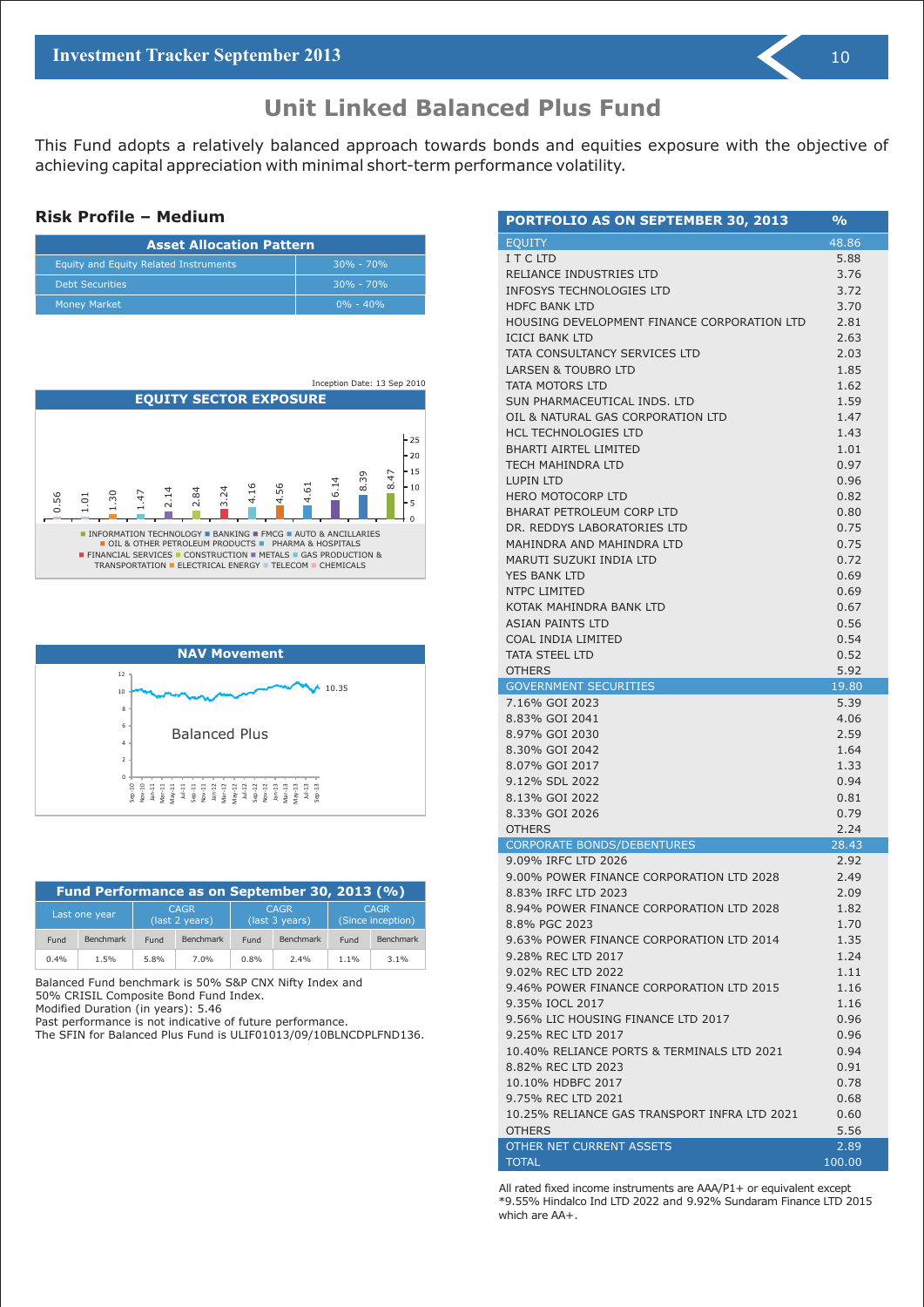This Fund invests in a portfolio of high quality bonds and other fixed and floating rate securities issued by the Government, Government agencies and corporate issuers. To maintain liquidity, the Fund invests in the money market instruments.

#### **Risk Profile – Low to Medium**







| Fund Performance as on September 30, 2013 (%) |                  |      |                               |                               |                                  |  |
|-----------------------------------------------|------------------|------|-------------------------------|-------------------------------|----------------------------------|--|
| Last one year                                 |                  |      | <b>CAGR</b><br>(last 2 years) | <b>CAGR</b><br>(last 3 years) |                                  |  |
| Fund                                          | <b>Benchmark</b> | Fund | Benchmark                     | Fund                          | <b>Benchmark</b>                 |  |
| 2.2%                                          | 3.3%             | 6.3% | 6.6%                          | 6.2%                          | 6.2%                             |  |
| <b>CAGR</b><br>(last 4 years)                 |                  |      | <b>CAGR</b><br>(last 5 years) |                               | <b>CAGR</b><br>(Since inception) |  |
| Fund                                          | <b>Benchmark</b> | Fund | <b>Benchmark</b>              | Fund                          | <b>Benchmark</b>                 |  |
| 5.9%                                          | 6.1%             | 7.8% | 6.8%                          | 8.2%                          | 6.8%                             |  |

Debt Fund benchmark is CRISIL Composite Bond Fund Index. Modified Duration (in years): 5.48

Past performance is not indicative of future performance.

The SFIN for Debt Fund is ULIF00409/07/08INDEBTFUND136.

| PORTFOLIO AS ON SEPTEMBER 30, 2013                             | $\frac{1}{2}$ |
|----------------------------------------------------------------|---------------|
| GOVERNMENT SECURITIES                                          | 45.73         |
| 8.33% GOI 2026                                                 | 13.79         |
| 7.16% GOI 2023                                                 | 10.22         |
| 8.83% GOI 2041                                                 | 7.80          |
| 8.30% GOI 2042                                                 | 6.90          |
| 8.07% GOI 2017                                                 | 2.23          |
| 8.91% SDL 2022                                                 | 1.77          |
| 9.12% SDL 2022                                                 | 0.85          |
| 8.26% GOI 2027<br>8.51% SDL 2021                               | 0.68<br>0.65  |
| 7.59% GOI 2016                                                 | 0.41          |
| 8.53% SDL 2020                                                 | 0.22          |
| 8.97% GOI 2030                                                 | 0.19          |
| 8.30% GOI 2040                                                 | 0.02          |
| CORPORATE BONDS/DEBENTURES                                     | 50.52         |
| 10.40% RELIANCE PORTS & TERMINALS LTD 2021                     | 4.29          |
| 9.02% REC LTD 2022                                             | 3.20          |
| 9.57% LIC HOUSING FINANCE LTD 2017                             | 3.09          |
| 8.8% PGC 2023                                                  | 2.78          |
| 0.00% HDFC LTD 2017                                            | 2.28          |
| 10.25% RELIANCE GAS TRANSPORT INFRA LTD 2021                   | 2.23          |
| 9.92% SUNDARAM FINANCE 2015                                    | 2.17          |
| 9.50% HDFC LTD 2017                                            | 2.16          |
| 10.10% HDBFC 2017                                              | 1.97          |
| 9.55% HINDALCO IND LTD 2022                                    | 1.79          |
| 9.68% TATA SONS LTD 2017                                       | 1.73          |
| 9.68% ILFS FINANCE LTD 2021                                    | 1.60          |
| 8.97% TATA SONS LTD 2020                                       | 1.57          |
| 9.75% ILFS FINANCE LTD 2017<br>9.90% ISECPD LTD 2014           | 1.31<br>1.30  |
| 8.82% REC LTD 2023                                             | 1.23          |
| 9.00% POWER FINANCE CORPORATION LTD 2028                       | 1.13          |
| 9.56% LIC HOUSING FINANCE LTD 2017                             | 1.08          |
| 9.50% BAJAJ FINANCE LTD 2018                                   | 1.07          |
| 9.62% LIC HOUSING FINANCE LTD 2015                             | 0.91          |
| 8.68% NCRPB 2020                                               | 0.86          |
| 8.79% IRFC LTD 2030                                            | 0.82          |
| 9.30% HDFC LTD 2017                                            | 0.75          |
| 9.55% HINDALCO IND LTD 2022                                    | 0.72          |
| 9.50% HDFC 2016                                                | 0.67          |
| 10.00% RELIANCE CAPITAL LTD 2017                               | 0.66          |
| 9.45% LIC HOUSING FINANCE LTD 2022                             | 0.64          |
| 9.18% POWER FINANCE CORPORATION LTD 2021                       | 0.63          |
| 9.50% HDFC LTD 2017                                            | 0.60          |
| 9.27% POWER FINANCE CORPORATION LTD 2017                       | 0.54          |
| 10.35% RELIANCE CAPITAL LTD 2014                               | 0.54          |
| 9.80% LIC HOUSING FINANCE LTD 2015                             | 0.50          |
| 9.87% TATA SONS LTD 2017                                       | 0.44          |
| 9.25% REC LTD 2017                                             | 0.43          |
| 8.83% IRFC LTD 2023                                            | 0.37          |
| 9.36% POWER FINANCE CORPORATION LTD 2021                       | 0.36          |
| EXPORT IMPORT BANK FRN 2016                                    | 0.35          |
| 10.35% RELIANCE CAPITAL LTD 2014                               | 0.33          |
| 9.70% HDFC LTD 2016                                            | 0.32          |
| 9.70% ICICI HOME FINANCE CO LTD 2014                           | 0.32          |
| 9.61% POWER FINANCE CORPORATION LTD 2021                       | 0.28          |
| 10.00% SUNDARAM FINANCE 2017                                   | 0.15          |
| 8.90% POWER GRID CORPORATION 2015<br>10.30% TATA SONS LTD 2014 | 0.13<br>0.13  |
| 10% ICICI BANK LTD 2017                                        | 0.09          |
| OTHER NET CURRENT ASSETS                                       | 3.75          |
| <b>TOTAL</b>                                                   | 100.00        |

All rated fixed income instruments are AAA/P1+ or equivalent except \*9.50% Bajaj Finance LTD 2018, 9.55% Hindalco Ind LTD 2022, 9.92% Sundaram Finance LTD 2015 and 10% Sundaram Finance LTD 2017 which are AA+.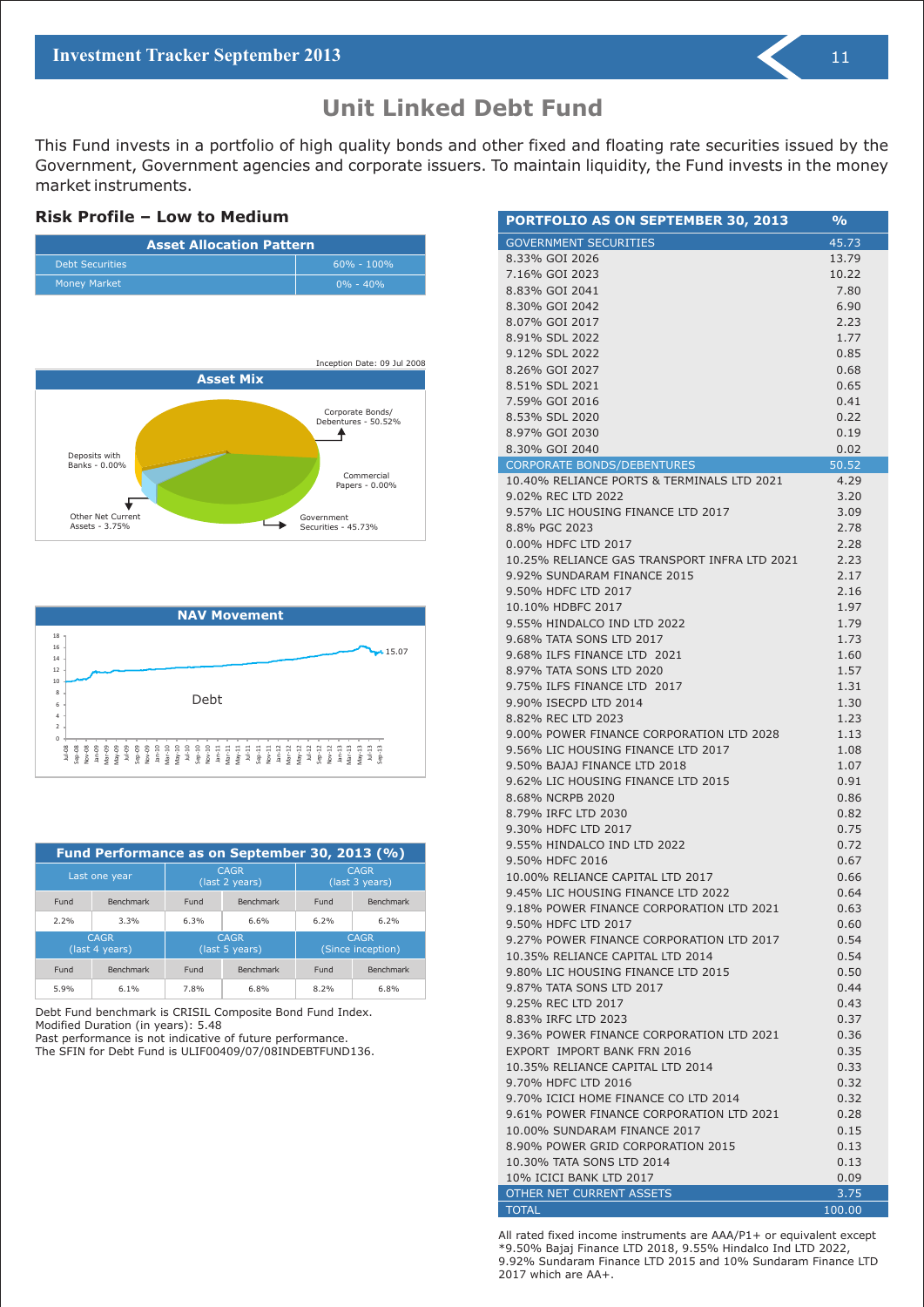## **Unit Linked Debt Plus Fund**

This Fund invests in a portfolio of high quality bonds and other fixed and floating rate securities issued by the Government, Government agencies and corporate issuers. To maintain liquidity, the Fund invests in the money market instruments.

#### **Risk Profile – Low to Medium**







| Fund Performance as on September 30, 2013 (%) |                  |      |                                                                                                    |      |                  |      |                  |
|-----------------------------------------------|------------------|------|----------------------------------------------------------------------------------------------------|------|------------------|------|------------------|
|                                               | Last one year    |      | <b>CAGR</b><br><b>CAGR</b><br><b>CAGR</b><br>(Since inception)<br>(last 3 years)<br>(last 2 years) |      |                  |      |                  |
| Fund                                          | <b>Benchmark</b> | Fund | <b>Benchmark</b>                                                                                   | Fund | <b>Benchmark</b> | Fund | <b>Benchmark</b> |
| 2.1%<br>6.0%<br>6.6%<br>3.3%<br>5.9%<br>6.2%  |                  |      |                                                                                                    |      | 5.8%             | 6.2% |                  |

Debt Fund benchmark is CRISIL Composite Bond Fund Index. Modified Duration (in years): 5.49

Past performance is not indicative of future performance.

The SFIN for Debt Plus Fund is ULIF01115/09/10DEBTPLFUND136.

| <b>PORTFOLIO AS ON SEPTEMBER 30, 2013</b>    | $\frac{6}{2}$ |
|----------------------------------------------|---------------|
| <b>GOVERNMENT SECURITIES</b>                 | 52.22         |
| 7.16% GOI 2023                               | 16.30         |
| 8.33% GOI 2026                               | 12.42         |
| 8.83% GOI 2041                               | 7.28          |
| 8.30% GOI 2042                               | 5.29          |
| 8.85% SDL 2022                               | 3.32          |
| 8.07% GOI 2017                               | 3.21          |
| 7.83% GOI OIL 2018                           | 1.47          |
| 8.91% SDL 2022                               | 1.18          |
| 7.59% GOI 2016                               | 0.73          |
| 9.12% SDL 2022                               | 0.71          |
| 8.26% GOI 2027                               | 0.13          |
| 8.51% SDL 2021                               | 0.10          |
| 8.13% GOI 2022                               | 0.05          |
| 8.53% SDL 2020                               | 0.03          |
| <b>CORPORATE BONDS/DEBENTURES</b>            | 42.14         |
| 8.8% PGC 2023                                | 4.80          |
| 9.57% LIC HOUSING FINANCE LTD 2017           | 4.13          |
| 10.40% RELIANCE PORTS & TERMINALS LTD 2021   | 3.31          |
| 9.02% REC LTD 2022                           | 3.20          |
| 9.68% ILFS FINANCE LTD 2021                  | 1.88          |
| 8.83% IRFC LTD 2023                          | 1.72          |
| 10.25% RELIANCE GAS TRANSPORT INFRA LTD 2021 | 1.49          |
| 10.00% RELIANCE CAPITAL LTD 2017             | 1.47          |
| 9.90% ISECPD LTD 2014                        | 1.46          |
| 9.50% HDFC LTD 2017                          | 1.45          |
| 9.68% TATA SONS LTD 2017                     | 1.45          |
| 10.10% HDBFC 2017                            | 1.10          |
| 9.30% HDFC LTD 2017                          | 1.08          |
| 9.27% POWER FINANCE CORPORATION LTD 2017     | 1.08          |
| 9.28% REC LTD 2017                           | 1.08          |
| 9.55% HINDALCO IND LTD 2022                  | 1.06          |
| 8.82% REC LTD 2023                           | 1.03          |
| 9.00% POWER FINANCE CORPORATION LTD 2028     | 1.03          |
| 0.00% HDFC LTD 2017                          | 0.85          |
| 9.75% ILFS FINANCE LTD 2017                  | 0.73          |
| 9.92% SUNDARAM FINANCE 2015                  | 0.73          |
| 9.50% HDFC LTD 2017                          | 0.72          |
| 9.25% REC LTD 2017                           | 0.72          |
| 9.50% BAJAJ FINANCE LTD 2018                 | 0.71          |
| 8.97% TATA SONS LTD 2020                     | 0.70          |
| 8.79% IRFC LTD 2030                          | 0.68          |
| 9.18% POWER FINANCE CORPORATION LTD 2021     | 0.49          |
| 9.55% HINDALCO IND LTD 2022                  | 0.42          |
| 9.45% LIC HOUSING FINANCE LTD 2022           | 0.36          |
| 8.46% IRFC LTD 2014                          | 0.36          |
| 9.50% HDFC 2016                              | 0.29          |
| 9.70% HDFC LTD 2016                          | 0.15          |
| 10.35% RELIANCE CAPITAL LTD 2014             | 0.15          |
| 9.61% POWER FINANCE CORPORATION LTD 2021     | 0.07          |
| 9.90% TATA SONS LTD 2016                     | 0.07          |
| 10.35% RELIANCE CAPITAL LTD 2014             | 0.07          |
| 9.25% HDFC LTD 2013                          | 0.07          |
| OTHER NET CURRENT ASSETS                     | 5.64          |

All rated fixed income instruments are AAA/P1+ or equivalent except \*9.50% Bajaj Finance LTD 2018, 9.55% Hindalco Ind LTD 2022 and 9.92% Sundaram Finance LTD 2015 which are AA+.

TOTAL 100.00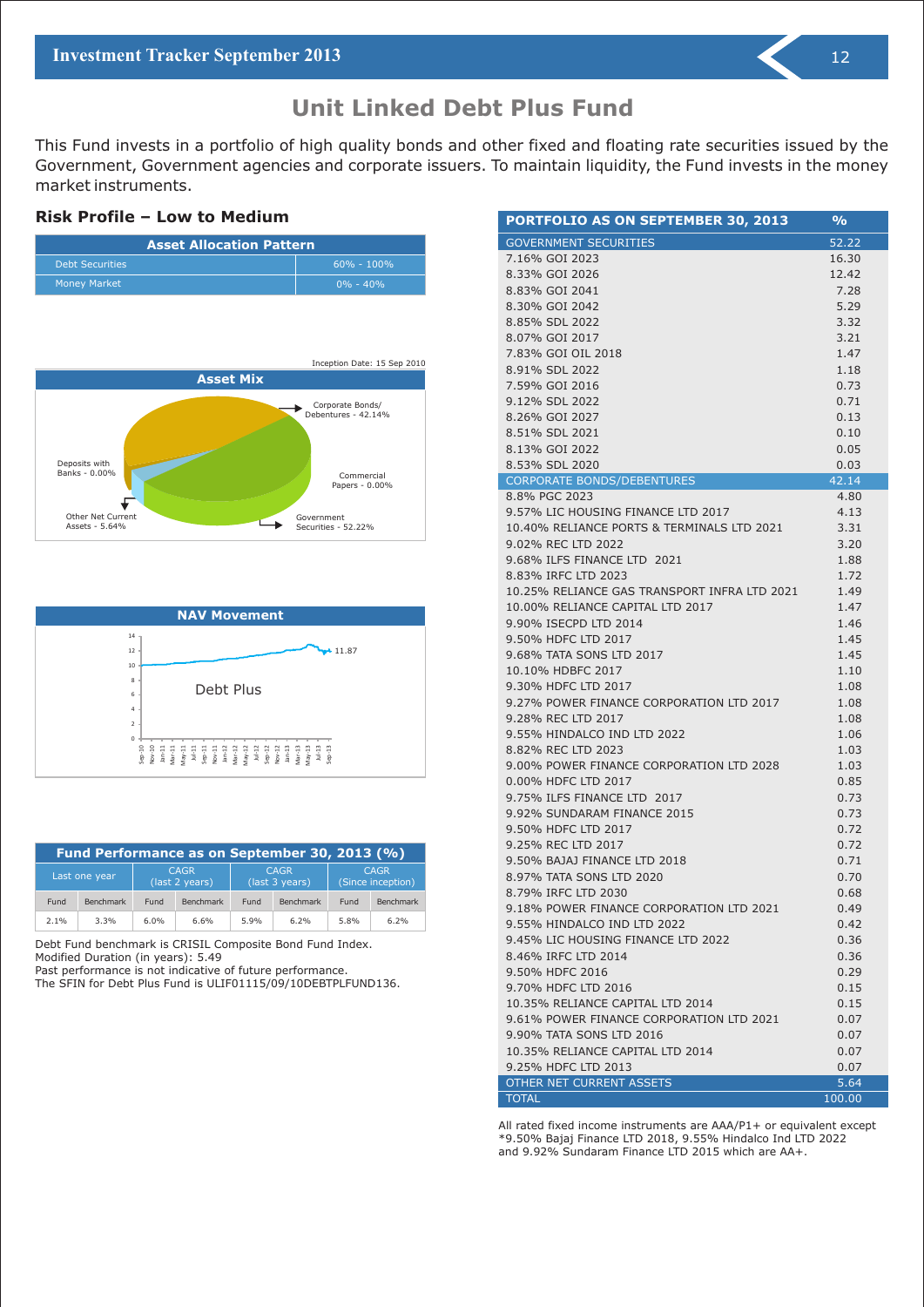## **Unit Linked Liquid Fund**

This Fund primarily invests in a portfolio constituted of money market and high quality debt securities.

#### **Risk Profile – Low**

| <b>Asset Allocation Pattern</b> |                |  |  |  |
|---------------------------------|----------------|--|--|--|
| <b>Debt Securities</b>          | $0\% - 60\%$   |  |  |  |
| <b>Money Market</b>             | $40\% - 100\%$ |  |  |  |





| <b>PORTFOLIO AS ON SEPTEMBER 30, 2013</b> | $\overline{\mathbf{O}/\mathbf{O}}$ |
|-------------------------------------------|------------------------------------|
| <b>DEPOSITS WITH BANKS</b>                | 90.38                              |
| KOTAK MAHINDRA BANK FD 2014               | 7.07                               |
| HDFC BANK ITD FD 2015                     | 7.07                               |
| <b>CORPORATION BANK FD 2014</b>           | 7.05                               |
| ALLAHABAD BANK FD 2014                    | 6.20                               |
| <b>INDUSIND BANK FD 2016</b>              | 6.18                               |
| YFS BANK ITD FD 2014                      | 6.13                               |
| PUNJAB & SIND BANK FD 2014                | 6.13                               |
| <b>BANK OF INDIA FD 2014</b>              | 5.30                               |
| <b>IDBI BANK ITD FD 2014</b>              | 5.21                               |
| UCO BANK FD 2015                          | 4.42                               |
| ANDHRA BANK LTD FD 2015                   | 3.99                               |
| ANDHRA BANK LTD FD 2014                   | 3.53                               |
| STATE BANK OF PATIALA ED 2014             | 3.34                               |
| IL & FS LTD CP 2014                       | 3.24                               |
| ORIENTAL BANK OF COMMERCE FD 2013         | 2.92                               |
| YFS BANK ITD FD 2015                      | 1.77                               |
| PUNJAB & SIND BANK FD 2015                | 1.77                               |
| STATE BANK OF HYDERABAD FD 2014           | 1.77                               |
| UNION BANK OF INDIA FD 2015               | 1.75                               |
| <b>INDUSIND BANK FD 2014</b>              | 1.32                               |
| KOTAK MAHINDRA BANK FD 2015               | 0.88                               |
| <b>IDBI BANK ITD FD 2015</b>              | 0.88                               |
| <b>CORPORATION BANK FD 2015</b>           | 0.88                               |
| UCO BANK FD 2014                          | 0.88                               |
| STATE BANK OF TRAVANCORE FD 2013          | 0.70                               |
| <b>OTHER NET CURRENT ASSETS</b>           | 9.62                               |
| <b>TOTAL</b>                              | 100.00                             |

All rated fixed income instruments are AAA/P1+ or equivalent.

|                               | Fund Performance as on September 30, 2013 (%) |      |                               |                               |                                  |  |  |
|-------------------------------|-----------------------------------------------|------|-------------------------------|-------------------------------|----------------------------------|--|--|
| Last one year                 |                                               |      | <b>CAGR</b><br>(last 2 years) | <b>CAGR</b><br>(last 3 years) |                                  |  |  |
| Fund                          | Benchmark                                     | Fund | <b>Benchmark</b>              | Fund                          | <b>Benchmark</b>                 |  |  |
| 8.7%                          | 8.4%                                          | 9.0% | 8.6%                          | 8.5%                          | 8.4%                             |  |  |
| <b>CAGR</b><br>(last 4 years) |                                               |      | <b>CAGR</b><br>(last 5 years) |                               | <b>CAGR</b><br>(Since inception) |  |  |
| Fund                          | <b>Benchmark</b>                              | Fund | <b>Benchmark</b>              | Fund                          | <b>Benchmark</b>                 |  |  |
| 7.8%                          | 7.3%                                          | 7.9% | 7.1%                          | 7.9%                          | 7.2%                             |  |  |

Liquid Fund benchmark is CRISIL Liquid Fund Index.

Modified Duration (in years): 0.98

Past performance is not indicative of future performance.

The SFIN for Liquid Fund is ULIF00514/07/08LIQUIDFUND136.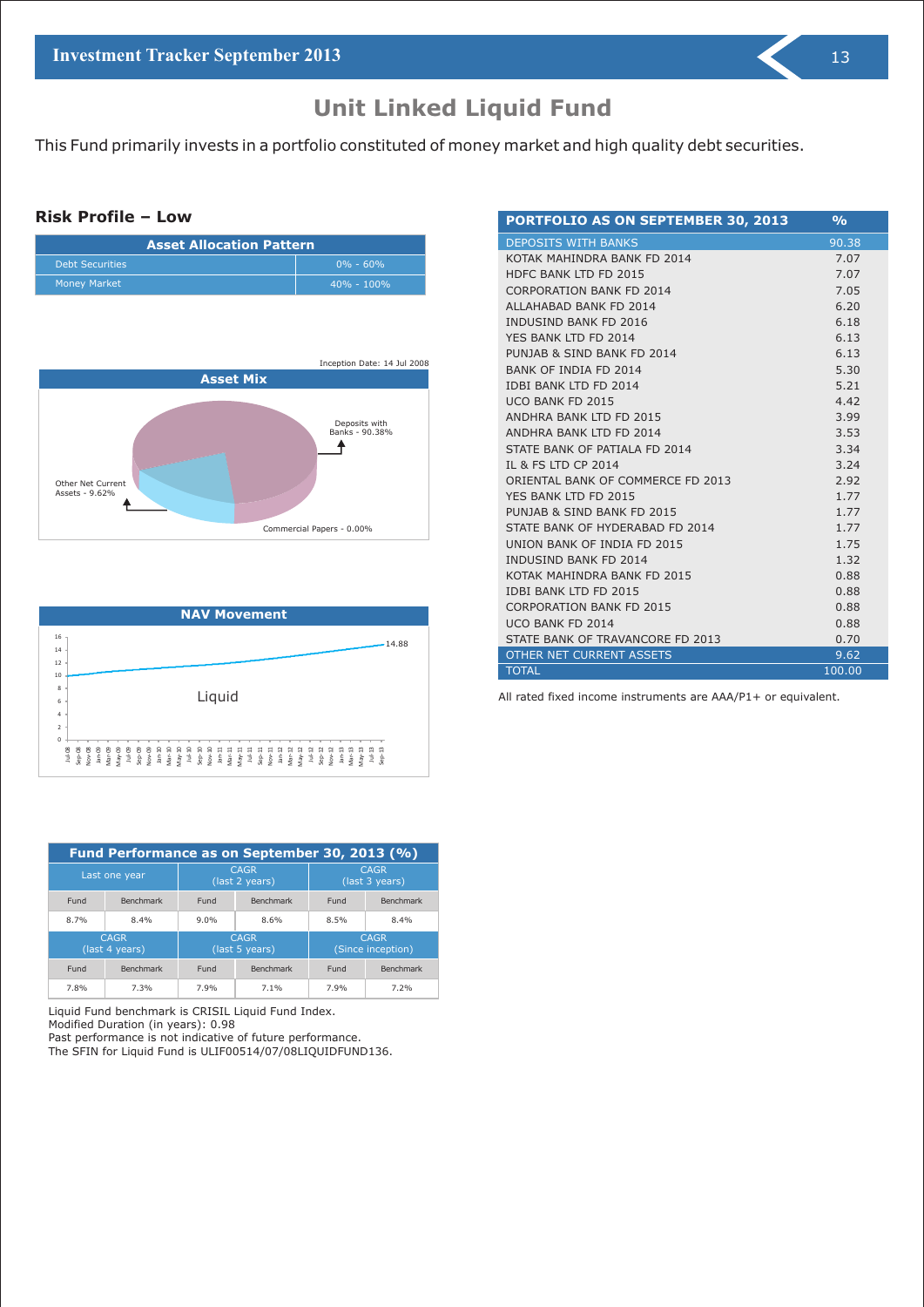## **Unit Linked NAV Guarantee Fund**

This Fund aims to generate long-term capital appreciation from active management of a portfolio of equity and fixed income securities. The allocation between equity and debt is dynamically managed, depending on the prevalent market conditions to safeguard capital appreciation. The use of derivatives is as per approval by IRDA.

| <b>Risk Profile - Medium</b>    |               |  |  |  |
|---------------------------------|---------------|--|--|--|
| <b>Asset Allocation Pattern</b> |               |  |  |  |
| Equity                          | $0\% - 100\%$ |  |  |  |
| <b>Debt Securities</b>          | $0\% - 100\%$ |  |  |  |
| <b>Money Market</b>             | $0\% - 100\%$ |  |  |  |



Inception Date: 15 Apr 2011





| PORTFOLIO AS ON SEPTEMBER 30, 2013             | %      |
|------------------------------------------------|--------|
| <b>EQUITY</b>                                  | 54.00  |
| I T C LTD                                      | 6.22   |
| RELIANCE INDUSTRIES LTD                        | 3.82   |
| INFOSYS TECHNOLOGIES LTD                       | 3.66   |
| <b>HDFC BANK LTD</b>                           | 3.65   |
| <b>ICICI BANK LTD</b>                          | 3.12   |
| TATA CONSULTANCY SERVICES LTD                  | 2.51   |
| HOUSING DEVELOPMENT FINANCE CORPORATION LTD    | 2.13   |
| LARSEN & TOUBRO LTD                            | 2.06   |
| SUN PHARMACEUTICAL INDS. LTD                   | 2.06   |
| TATA MOTORS LTD                                | 1.89   |
| HCL TECHNOLOGIES LTD                           | 1.70   |
| OIL & NATURAL GAS CORPORATION LTD              | 1.65   |
| <b>LUPIN LTD</b>                               | 1.48   |
| MAHINDRA AND MAHINDRA LTD                      | 1.18   |
| <b>BHARTI AIRTEL LIMITED</b>                   | 1.17   |
| TECH MAHINDRA LTD                              | 1.03   |
| BHARAT PETROLEUM CORP LTD                      | 1.02   |
| <b>HERO MOTOCORP LTD</b>                       | 0.88   |
| NTPC LIMITED                                   | 0.88   |
| DR. REDDYS LABORATORIES LTD                    | 0.85   |
| KOTAK MAHINDRA BANK LTD                        | 0.81   |
| MARUTI SUZUKI INDIA LTD                        | 0.76   |
| <b>YES BANK LTD</b>                            | 0.74   |
| <b>INDUSIND BANK LIMITED</b>                   | 0.68   |
| <b>ASIAN PAINTS LTD</b>                        | 0.63   |
| <b>TATA STEEL LTD</b>                          | 0.60   |
| COAL INDIA LIMITED                             | 0.60   |
| ULTRATECH CEMENT LTD                           | 0.57   |
| <b>AXIS BANK LTD</b>                           | 0.53   |
| RURAL ELECTRIFICATION CORP LTD                 | 0.51   |
| <b>GLENMARK PHARMACEUTICALS LTD</b>            | 0.41   |
| POWER GRID CORPORATION OF INDIA LTD            | 0.41   |
| TATA POWER COMPANY LTD                         | 0.40   |
| CMC LTD                                        | 0.38   |
| <b>GRASIM INDUSTRIES LIMITED</b>               | 0.38   |
| CIPLA LIMITED                                  | 0.38   |
| NMDC LIMITED                                   | 0.31   |
| HINDUSTAN ZINC LTD                             | 0.30   |
| <b>JINDAL STEEL &amp; POWER LTD</b>            | 0.29   |
| DIVIS LABORATORIES LIMITED                     | 0.28   |
| <b>BOSCH LIMITED</b>                           | 0.26   |
| AMBUJA CEMENTS LTD                             | 0.25   |
| BAJAJ AUTO LTD                                 | 0.23   |
| APOLLO HOSPITALS ENTERPRISE LTD                | 0.21   |
| INFRASTRUCTURE DEVELOPMENT FINANCE COMPANY LTD | 0.14   |
| <b>GOVERNMENT SECURITIES</b>                   | 38.88  |
| 7.80% GOI OIL 2021                             | 38.88  |
| OTHER NET CURRENT ASSETS                       | 7.12   |
| <b>TOTAL</b>                                   | 100.00 |

All rated fixed income instruments are AAA/P1+ or equivalent. Past performance is not indicative of future performance. Modified Duration (in years): 4.65 The SFIN for NAV Guarantee Fund Series 1 is ULIF01215/04/11NAVGFUNDSI136.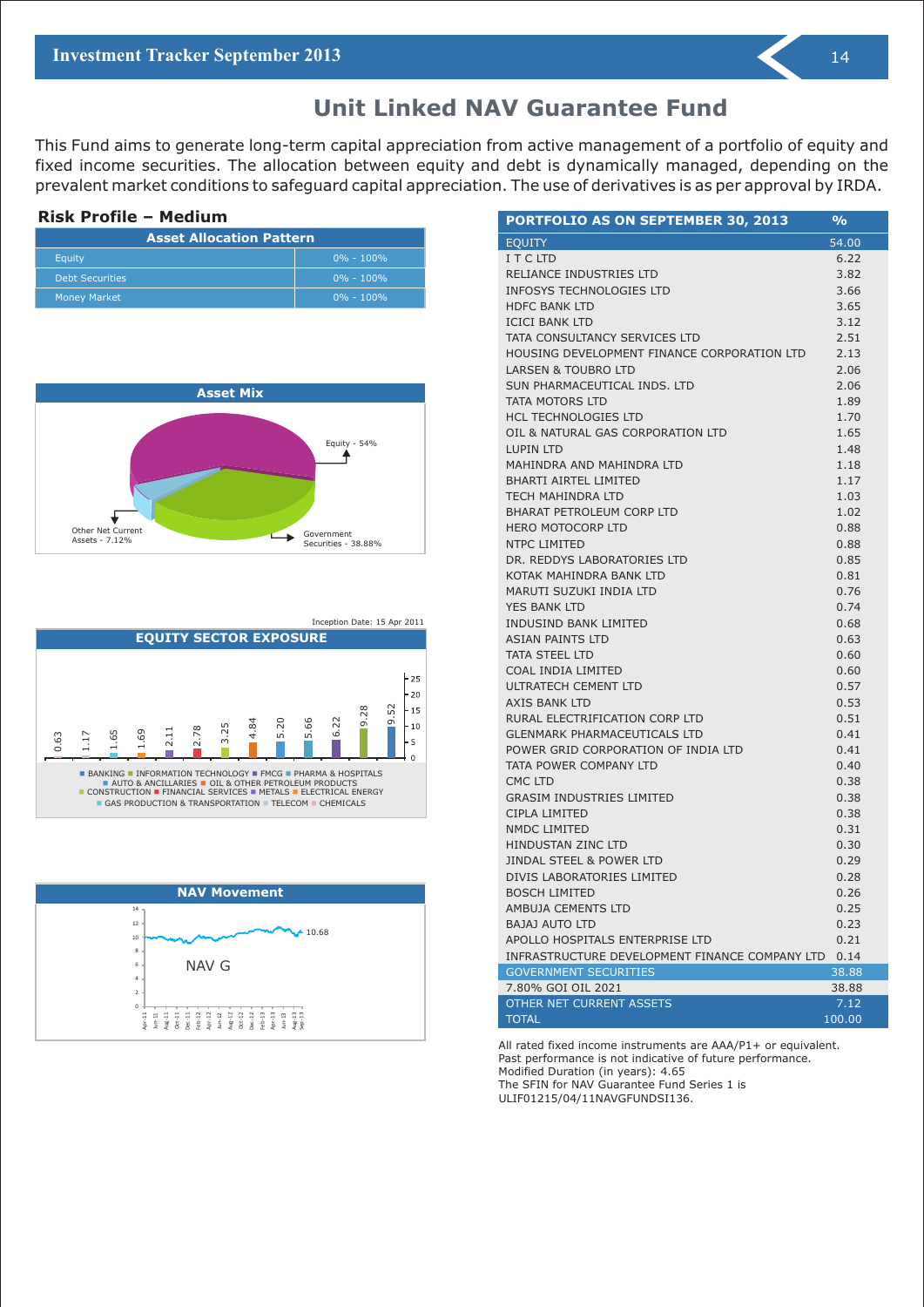#### **Disclosures:**

- The various funds offered are the names of the funds and do not in any way indicate the quality of these funds, their future prospects and returns.
- Linked Insurance products are different from the traditional insurance products and are subject to risk factors. •
- Linked Funds are subject to market risks and there is no assurance or guarantee that the objective of the investment fund will be achieved. •
- Past performance of the investment funds do not indicate the future performance of the same. Investors in the scheme are not being offered any guaranteed/assured returns. •
- The Linked Insurance Products do not offer any liquidity during the first five years of the contract. The policyholder will not be able to surrender/withdraw the monies invested in Linked insurance Products completely or partially till the end of the fifth year. •
- The premium paid in Linked insurance policies are subject to investment risks associated with capital markets and the NAVs of the units may go up or down based on the performance of the fund and factors influencing the capital market and the insured is responsible for his/her decisions. The investment risk in investment portfolio is borne by the policyholder •
- Please know the associated risks and the applicable charges, from your insurance agent or the intermediary or policy document issued by the insurance company. • •
- For more details on risk factors, terms and conditions, please read the sales brochure carefully before concluding a sale •
- Insurance is the subject matter of the solicitation •
- The SFIN (Segregated Fund Index Number) for: Equity Fund is ULIF00116/06/08EQUITYFUND136, Equity II Fund is ULIF00607/01/10EQUTYIIFND136, Growth Fund is ULIF00216/06/08GROWTHFUND136, Growth II Fund is ULIF00707/01/10GROWTIIFND136, Growth Plus Fund is ULIF00913/09/10GROWTPLFND136, Balanced Fund is ULIF00316/06/08BLNCEDFUND136, Balanced II Fund is ULIF00807/01/10BLNCDIIFND136, Balanced Plus Fund is ULIF01013/09/10BLNCDPLFND136, Debt Fund is ULIF00409/07/08INDEBTFUND136, Debt Plus Fund is ULIF01115/09/10DEBTPLFUND136, Liquid Fund is ULIF00514/07/08LIQUIDFUND136, NAV Guarantee Fund Series 1 is ULIF01215/04/11NAVGFUNDSI136 & Discontinued Policy Fund is LIF01319/09/11POLDISCFND136.

#### **Disclaimer:**

Benchmark indices provided by CRISIL - CRISIL indices are the sole property of CRISIL Limited (CRISIL). CRISIL indices shall not be copied, retransmitted or redistributed in any manner for any commercial use. CRISIL has taken due care and caution in computation of indices based on data obtained from sources, which it considers reliable. However, CRISIL does not quarantee the accuracy, adequacy or completeness of the indices and is not responsible for any errors or for the results obtained from the use of the indices. CRISIL especially states that it has no financial liability whatsoever to the users of CRISIL indices.



#### **Canara HSBC Oriental Bank Of Commerce Life Insurance Company Limited (Regn.No.136)**

**Registered Office:** C31 & C32, First Floor, Connaught Circus, New Delhi-110001 **Corporate Office:** Unitech Trade Centre, 2nd Floor, Sushant Lok, Phase-1, Sector-43, Gurgaon-122009, Haryana, India

For enquiry, please call: **1800-103-0003/1800-180-0003** or visit us at: **www.canarahsbclife.com**

#### **NLMSCNJINVOCT13 ENG**



Insurance is the subject matter of the solicitation. Canara HSBC Oriental Bank of Commerce Life Insurance Company Limited (Regn.No.136). Corporate Office: Unitech Trade Centre, 2nd Floor, Sushant Lok, Phase-1, Sector-43, Gurgaon-122009, Haryana, India. For more details on risk factors, terms and conditions, please read the sales brochure carefully before concluding a sale. **Website:** www.canarahsbclife.com. **Call:** 1800-103-0003/1800-180-0003 (BSNL/MTNL). **SMS:** 9779030003. **Email:** customerservice@canarahsbclife.in. **NLINSNJSP001APR12 ENG**